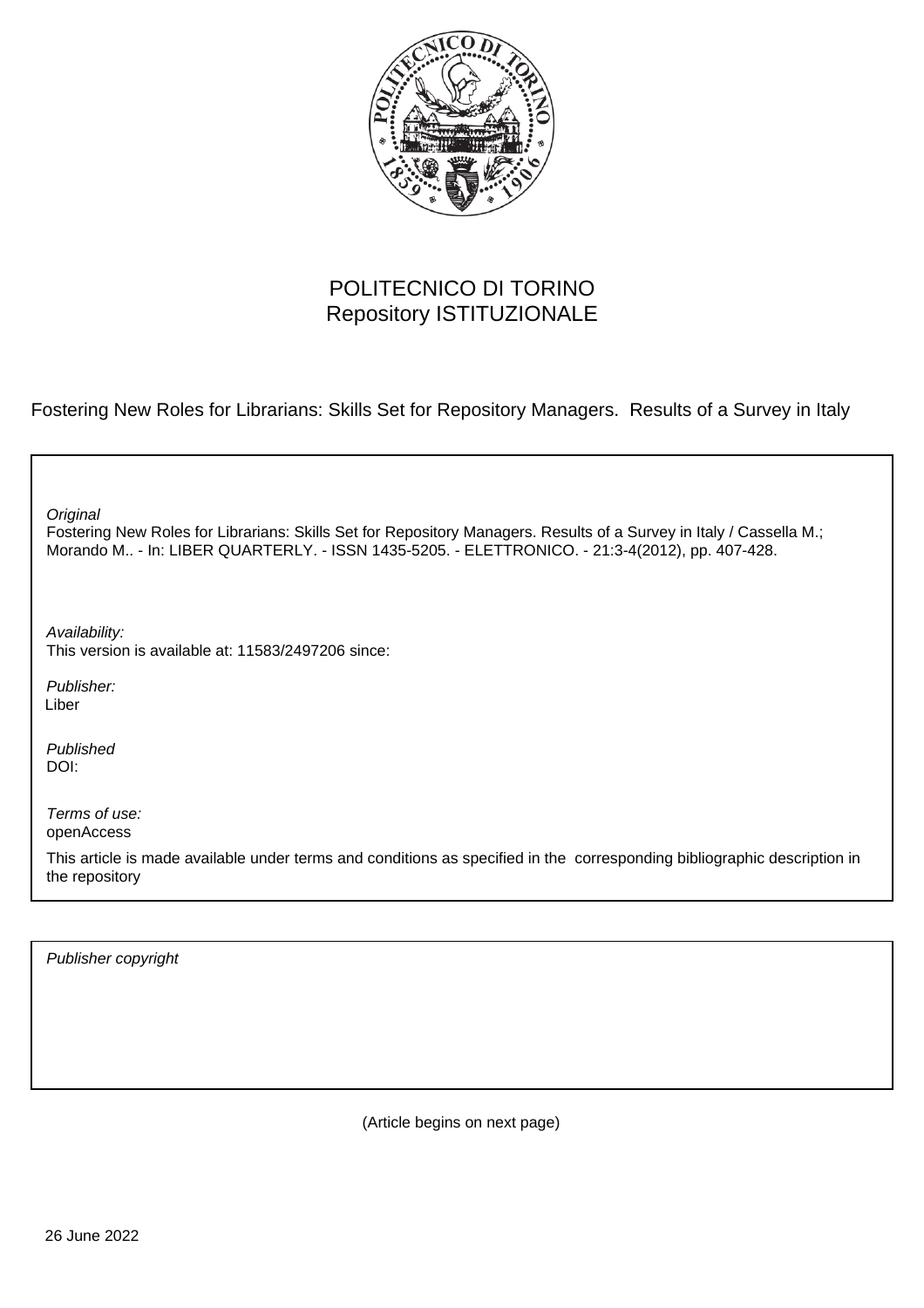This work is licensed under a [Creative Commons Attribution 3.0 Unported License](http://creativecommons.org/licenses/by/3.0/)

# Fostering New Roles for Librarians: Skills Set for Repository Managers — Results of a Survey in Italy

### **Maria Cassella**

University of Turin, Via Po, 17, Turin, Italy, maria.cassella@unito.it

### **Maddalena Morando**

Polytechnic of Turin, Corso Duca degli Abruzzi, 24, Turin, Italy, maddalena.morando@polito.it

## **Abstract**

 $[$ (cc) $]$  BY

The open access movement in scholarly communication has grown considerably over the last ten years and it has driven an increase in the number of institutional repositories (IRs). New professional roles and skills had to be developed to secure effective IR management.

Collection developmente expertise and metadata curation are regarded as strategic roles for repositories and therefore it is only logical for the library and information community to take on the responsibility for managing these digital archives. However, it has become clear that traditional librarian skills do not suffice anymore to run successful repositories. A richer set of skills is needed, including management and communication skills, technical skills, and expertise with regard to access rights and preservation of digital content.

Referring to the work carried out by the SHERPA Project in the UK with regard to the skills set for repository staff, the authors performed a survey among repository managers in Italy to assess the educational and professional background of the repository managers and the skills set required to implement successful institutional repositories.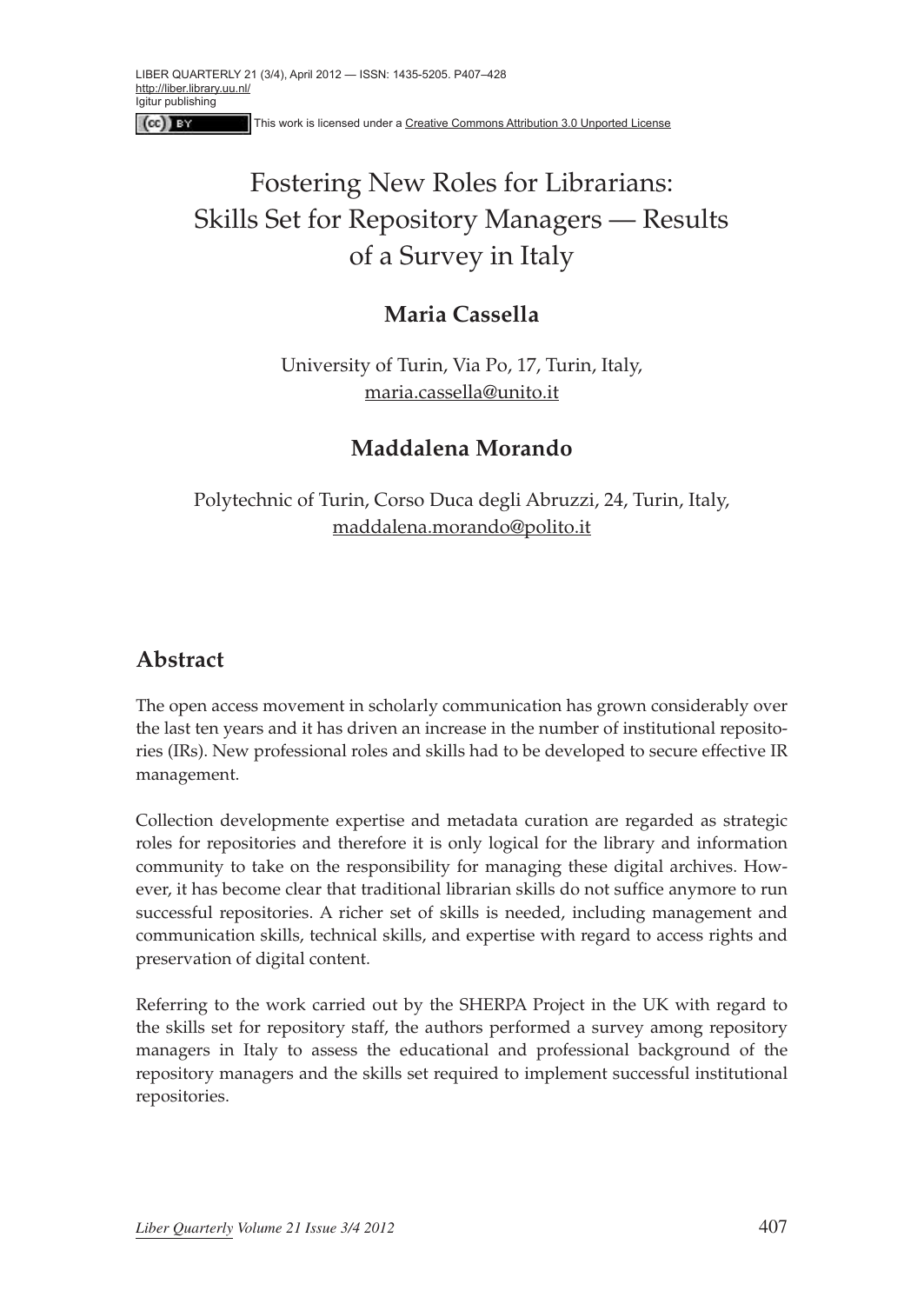The survey findings show that the professional profile of the repository manager is a multiform and complex one. It requires cross-functional and highly specialised competencies. Italian repository managers are of the opinion that the skills required to promote the repository within the institution and those required to deal with copyright issues as the most essential skills repository managers should acquire and be trained for. Collection development and metadata expertise, familiarity with project management and expertise in repository workflow design are also highly rated. Technical skills are needed to deal with interoperability standards and protocols.

In Italy academic curricula do not meet the repository managers' educational needs. Academic programmes should be developed to include communication, project management and team work skills and pay more attention to copyright issues. Until that time repository managers will have to spend a considerable part of their working lives on professional training and self-directed learning.

**Key Words:** institutional repositories; repository management; repository manager; repository administrator; professional roles in librarianship

# **Introduction**

Since the launch of the Budapest Open Access Initiative in 2002, the Open Access (OA) movement, advocating free and immediate access to scholarly peer-reviewed literature, is gaining progressive acceptance among researchers' communities.<sup>1</sup> As is well known, the OA movement has defined two strategies to make scholarly outputs freely available on the Internet:

- the Gold Road, i.e., direct publication in Open Access journals;
- the Green Road, i.e., self-archiving or archiving of the scholarly publications in Open Access digital repositories, both subject-based and institutional repositories (IRs).

Two Open Access advocates have been discussing whether or not these strategies are complementary: Stevan Harnad arguing that the Green Road is the main strategy to achieve the goals of the OA movement, and Jean-Claude Guédon claiming the two are complementary strategies. As a matter of fact both the Green and the Gold Road are contributing to the advancement of OA and in some cases they are even converging, as differences between reposi-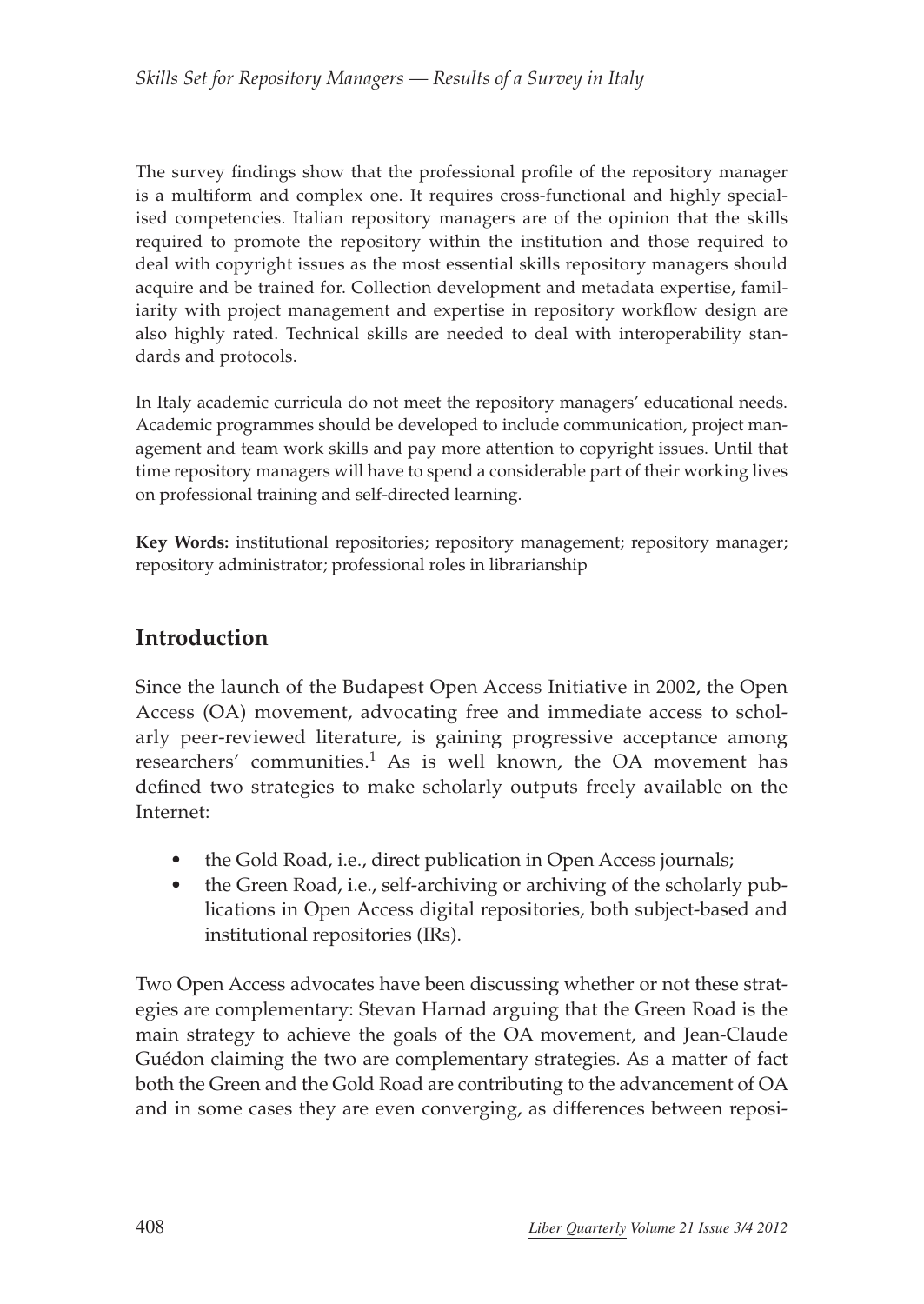tories and e-journals are beginning to blur<sup>2</sup> and new journal models point in the direction of an overlap between the two strategies.<sup>3</sup>

Changes in scholarly communication prompted by the OA movement also led to important organizational changes in universities, research institutions and academic libraries. Academic libraries have supported OA principles and initiated OA projects from the beginning as it is their mission to give broad access to scholarly literature. As a consequence, new roles emerged for academic librarians.

In this paper we will discuss the roles and the skills involved in the implementation and management of institutional repositories.

### **Institutional Repositories in Academic Libraries**

In the last ten years the number of institutional repositories has increased constantly. According to van der Graaf, for example, there is an annual increase of approximately 25 to 35 institutional repositories in Europe, the great majority of repositories (41.6%) having become operational in 2004 or earlier (Graaf, van der, 2009, p. 33). OpenDOAR, the international directory of Open Access Repositories, in May 2011 lists more than 1800 repositories worldwide.

Very early on, academic libraries were the organizational units that took up managing these repositories, and several studies show that most repository managers are in fact librarians. In 2006 a survey conducted by the Association of Research Libraries (ARL) found that the majority of repositories of ARL members were run by library units (Bailey, 2006). In 2007 respondents to the MIRACLE census of institutional repositories in the United States included almost 75% library directors, followed by 10.2% library staff and 7.9% assistant/associate librarians (Markey *et al*., 2007, section 2.1). In 2009 Kennan and Kingsley studied the Australian institutional repository landscape and found that, with a few exceptions, institutional repositories were the responsibility of the institution's library. Moreover, 71.1% of the repository managers had a librarian background (Kennan and Kingsley, 2009). More recently Wickham reported on a survey carried out in 2010 among the United Kingdom Council of Research Repositories members by the Repositories Support Project; the study found that 78.6% of staff working in UK repositories belonged to the library information community (Wickham, 2010, p. 3).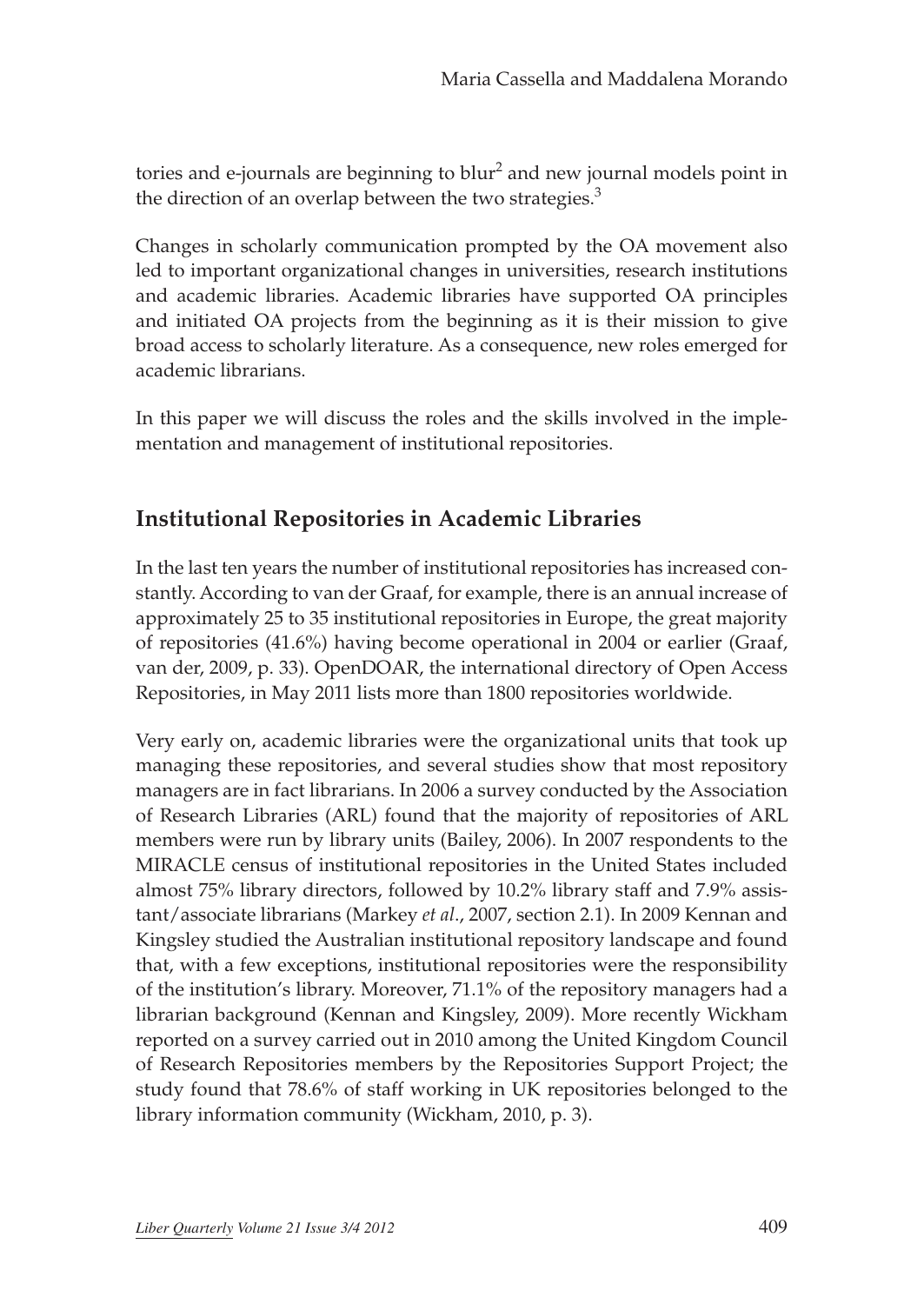For libraries, taking stewardship of institutional repositories is an opportunity to get more deeply involved in the shift in scholarly communication and support that shift; for librarians, it is an opportunity to reengineer their knowledge about access control, metadata, preservation and format migration, and gain new skills and roles.

On the other hand it should be recognized that the fact that libraries have taken control over institutional repositories also represents an organizational weakness:

- first of all, librarians may not be able to gather the strong political commitment institutional repositories need to be successful;
- secondly, librarians sometimes have a tendency to run repositories in an exclusive way (Ottaviani and Hank, 2009, p. 18).

Clifford Lynch observed early in 2003: 'an effective institutional repository of necessity represents a collaboration among librarians, information technologists, archives and records managers, faculty and university administrators and policy makers' (Lynch, 2003). However, in Italy we have observed in the last years a trend to put the responsibility for repositories exclusively with libraries.

Last but not at least, faculty may dislike the fact that an IR is managed by a central institutional unit, whatever it is. The central repository organizational model is often perceived to be at odds with researchers' needs.4 As Oya Rieger acutely points out: 'some faculty members are put off by the concept of institutional and may hesitate to share their documents on an open access system run by an institution' (Rieger, 2008).

# **Role and Skills Set for Repository Management: Literature Review and National Initiatives**

A plethora of studies have explored the professional role of a digital librarian and the skills required to manage digital libraries. Many articles on IRs describe the involvement of librarians, but to date only a few studies focus specifically on the knowledge requirements for managing successful repositories.<sup>5</sup>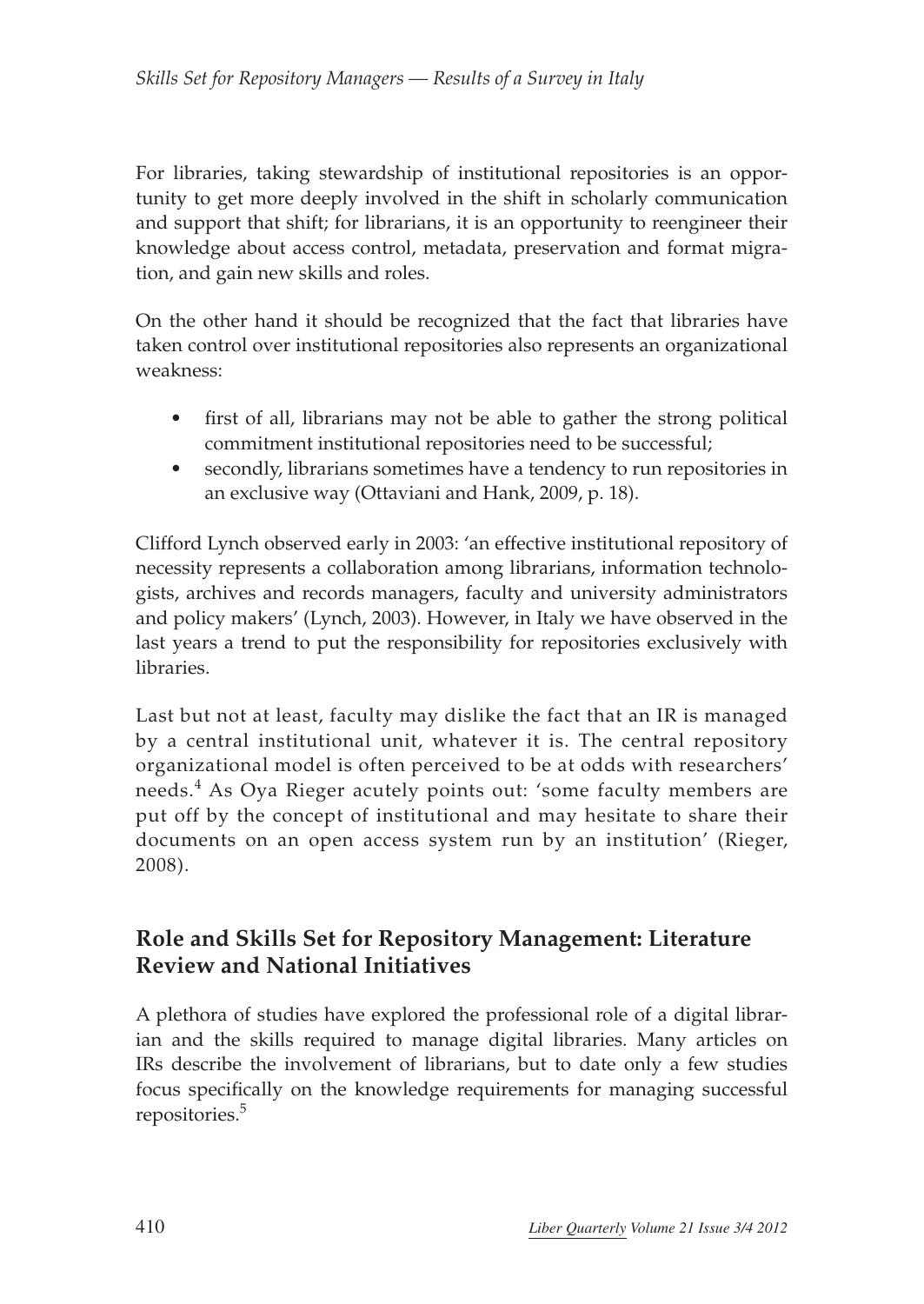Allard *et al*. performed a content analysis of the literature on IRs early in 2005 (Allard *et al*., 2005). By examining a sample of 30 articles published up to October 30, 2004, the authors identified six emerging roles and responsibilities for librarians involved in the planning, implementation, and management of repositories: understanding IR software, project management and planning, collection definition and development, metadata standards expertise, quality control of content and metadata consistency, and author training.

In 2007 Walters identified the professional librarian positions necessary to shape and define successful IR services: cataloguers, systems librarians, reference librarians and special collections librarians/archivists. He generically concludes that 'support for IRs involves many skills, ranging from the ability to create metadata and integrate information systems to the ability to promote the IR as an indispensable information management tool' (Walters, 2007, p. 223). Corral presented a model of blended information professionals based on three traditional specialist professional groups and includes repository librarians in the e-content and digital library specialists group (Corral, 2010).

Wickham reported the results of a survey carried out in August 2010 in the UK on the professional background of repository managers and discussed the key competencies for repository staff. She identified three roles associated with repositories development:

- • 'Repository management strategic and financial management, advocacy and communication, staff and project management, expert advice to the institution.
- Technical knowledge and experience of software platforms and the main repository software and its lifecycle of deployment, testing, upgrading and development.
- Administrative adding records, checking metadata and copyright' (Wickham, 2010, p. 5).

As a matter of fact the United Kingdom is leading the way in identifying and defining roles for repository management. In 2007 the United Kingdom Council of Research Repositories (UKCoRR) was funded as an independent body for repositories staff in the UK. UKCoRR goals are to promote repository management as a recognized and respected profession, to provide a forum for discussion on IRs, and to represent the views and concerns of those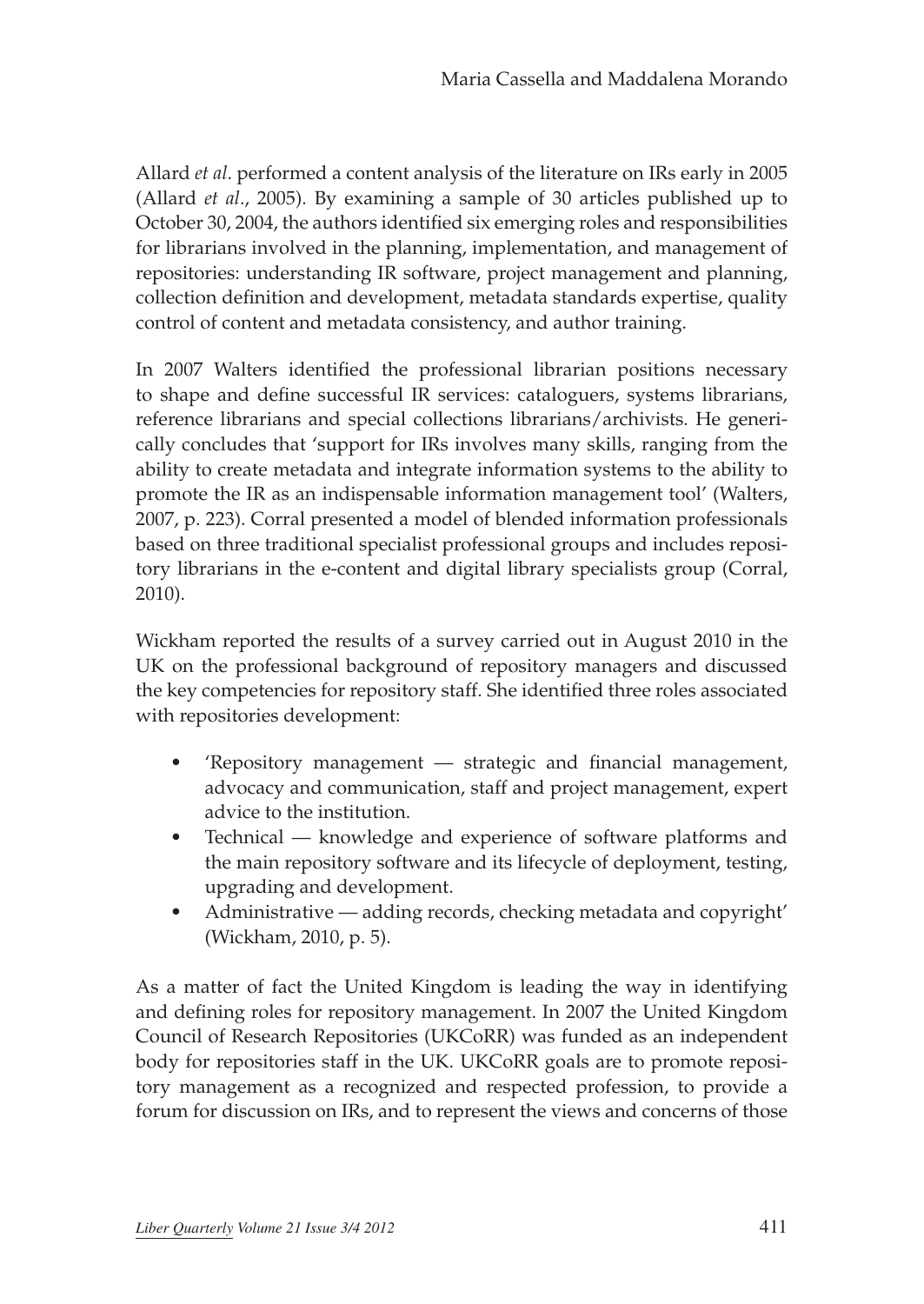who work with repositories in organizational, policy and strategic development. Membership is limited to UK repository staff.

In 2007 UKCoRR members and SHERPA partners promoted a deep analysis of the skills necessary to run a repository and in August 2007 SHERPA published the first version of the document 'Repository staff and skills set' which was designed to meet the need to describe job positions for repository staff recruitment.

The SHERPA document essentially identifies two roles in repository management:

- The Repository Manager who manages the repository policies, the advocacy and communication programme, the internal and external liaisons;
- The Repository Administrator who manages the technical implementation, customisation of the repository software and develops value-added technical services for users (SHERPA, 2007 and SHERPA, 2009).

Two years later, in March 2009, Joint Information Systems Committee (JISC) commissioned Brunton Consultancy Ltd. to prepare a toolkit for assisting university managers in recruiting skilled staff for digital repositories. The document, entitled 'Recruitment Toolkit for JISC digital repository Projects', deals with the whole recruitment process from planning and advertising to interviewing and the job offer. It provides different possible job positions associated with digital repositories as a whole, i.e.,: software developer, web developer, project researcher, digital repository project officer, digital repository project analyst, digital repository metadata librarian, digital repositories manager.

With regard to the skills needed to manage a digital repository the JISC toolkit makes an essential distinction between technical skills, non-technical skills and behavioural competencies (JISC, 2009).

# **Institutional Repository Landscape in Italy**

To date no comprehensive survey of the Italian repositories' landscape has been conducted in Italy. A few reports on Open Access in Italy (Cassella,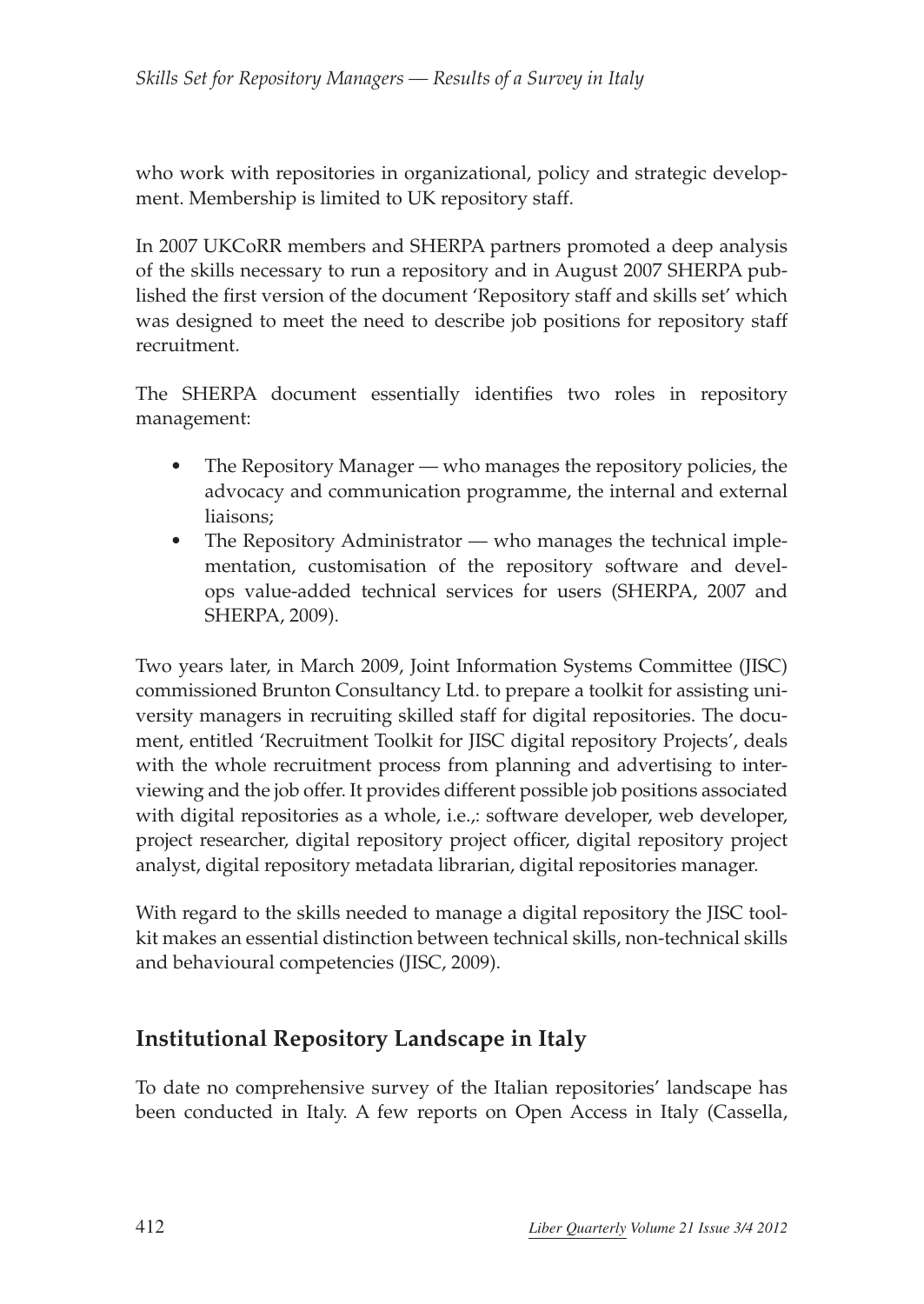2009; Miconi, 2010; Gargiulo and Cassella, 2010) have explored Italian OA advancements on the whole and the growth of the national repository landscape. Repositories have come into being mostly after 2004. In May 2011, 60 Italian repositories are listed in the OpenDOAR, the majority of them being implemented in the last four years.<sup>6</sup> 42 out of 60 are university institutional archives. Out of these, three repositories are implemented by university departments (i.e., the Dipartimento di Fisica e Astronomia, University of Catania, Catania, the Dipartimento di Scienze del Linguaggio, Università Cà Foscari, Venice, and the Dipartimento di Matematica, Polytecnic of Milan, Milan). Some universities (Bologna, Milan, Padua, Pisa, and Trento) have implemented more than one repository.

The remaining repositories are part of different types of research centre: the Istituto Superiore di Sanità (ISS) = the Italian National Health Institute, the Consiglio Nazionale delle Ricerche (CNR) = National Research Centre<sup>7</sup>, the Istituto Nazionale di Geofisica e Vulcanologia (INGV) = the National Institute of Geophysics and Vulcanology, the Istituto Italiano di Medicina Sociale (IIMS) = Italian Social Health Institute, the Scuola Superiore della Pubblica Amministrazione Locale (SSPAL) = The Higher School of Public Local Administration, the Abdus Salam International Centre for Theoretical Physics, and a handful of other research centres. The European University Institute, the American University of Rome and the FAO also maintain archives located in Italy, though strictly speaking they are not Italian institutions.

According to Gargiulo and Cassella the total number of items archived in Italian repositories amounted to 200,872 in December 2009 (Gargiulo and Cassella, 2010, p. 74). A typical research repository in Italy contained 3,652 items as assessed in December 2009. This average is much lower than the European average of 8,545 items assessed by van der Graaf in September 2009 (van der Graaf, 2009, p. 45).

The number and the types of items deposited varies greatly between Italian repositories and is not really comparable. The majority of repositories still contain more metadata than accessible full-text papers, although it is their intention to provide wider access to their institutional academic output.

In two cases, i.e., AIR of the University of Milan and the Bicocca Open Archive, Bicocca University, Milan, the choice was made to commit the repositories to the function of Current Research Information Systems (CRIS).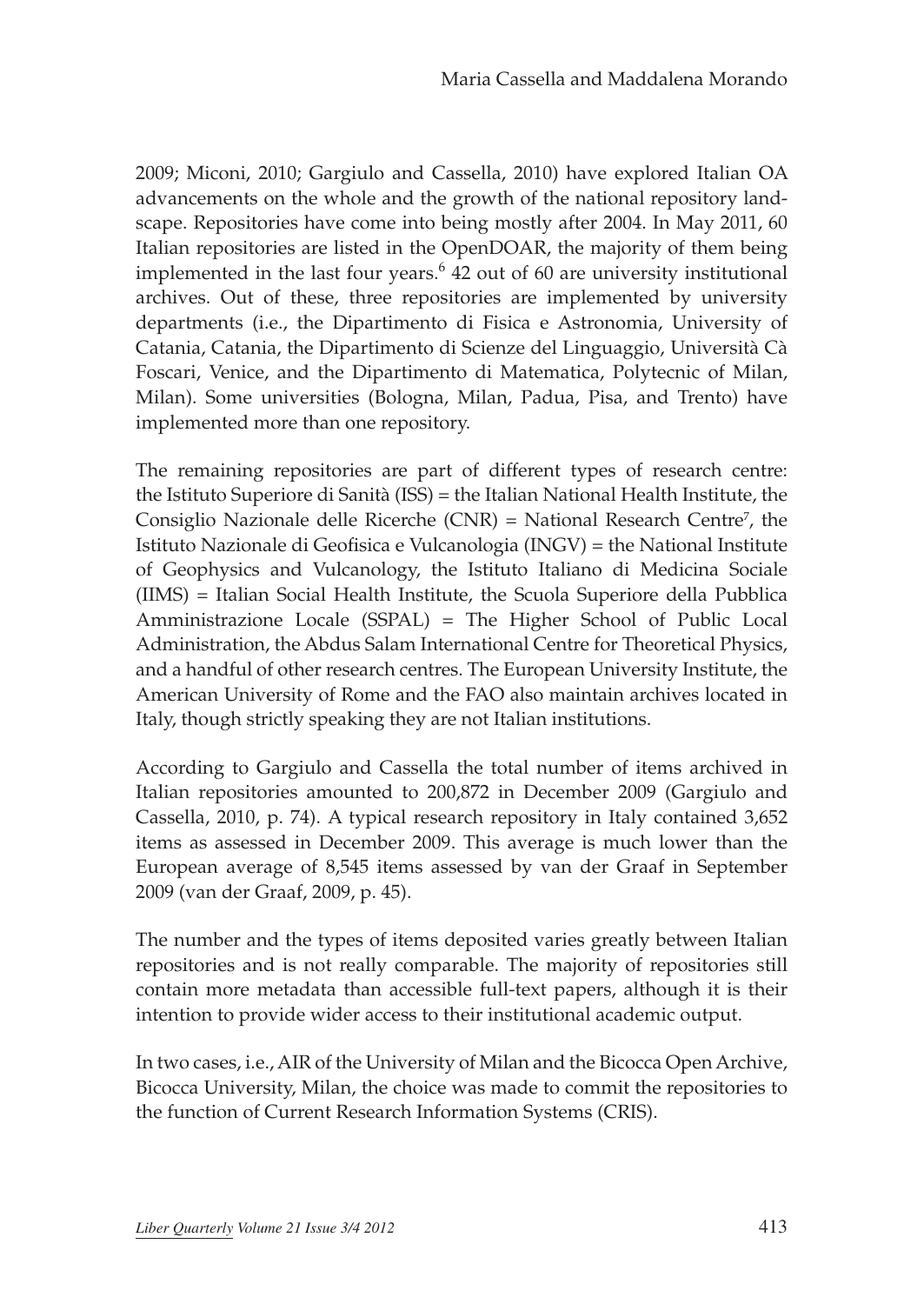The great majority of Italian repositories is run by librarians working in university or research centre libraries. This is because the Italian OA movement has mainly pursued a 'bottom-up approach' in that it entrusted advocacy issues, OA initiatives and repository planning and management to librarians and to a few 'early adopters'. Also, IRs were considered to be a natural extension of the academic digital library from the start.

# **The Survey: Goals and Method**

Being repository managers ourselves, we realized that the competencies of the repository staff were a key success factor in running our repositories. In 2011, we therefore decided to conduct an online survey among Italian repository managers to question them about their education, training and skills.

In accordance with the SHERPA document (SHERPA, 2007 and SHERPA, 2009) we identified two main roles associated with the deployment of IRs:

- the repository manager, i.e., the role that strategically manages the repository policies. It is the leading position in repository management;
- the repository administrator, who is responsible for the technical implementation of the repository software and for developing valueadded technical services for users.

It was not our goal to analyze the librarian's role as OA liaison officer, who offers local support to the activity of self-archiving in the repository and promotes OA principles locally. The main goal of our study was to analyze the repository manager's skills in order to:

- 1) help repository managers identify and develop the skills necessary to run a successful repository;
- 2) build job descriptions for repository posts;
- 3) design an educational and professional framework to train competent repository managers and administrators.

The survey was carried out through an online questionnaire, for which we customized the open source survey tool 'LimeSurvey' on a server of the Polytechnic of Turin. The survey was made available in February 2011 and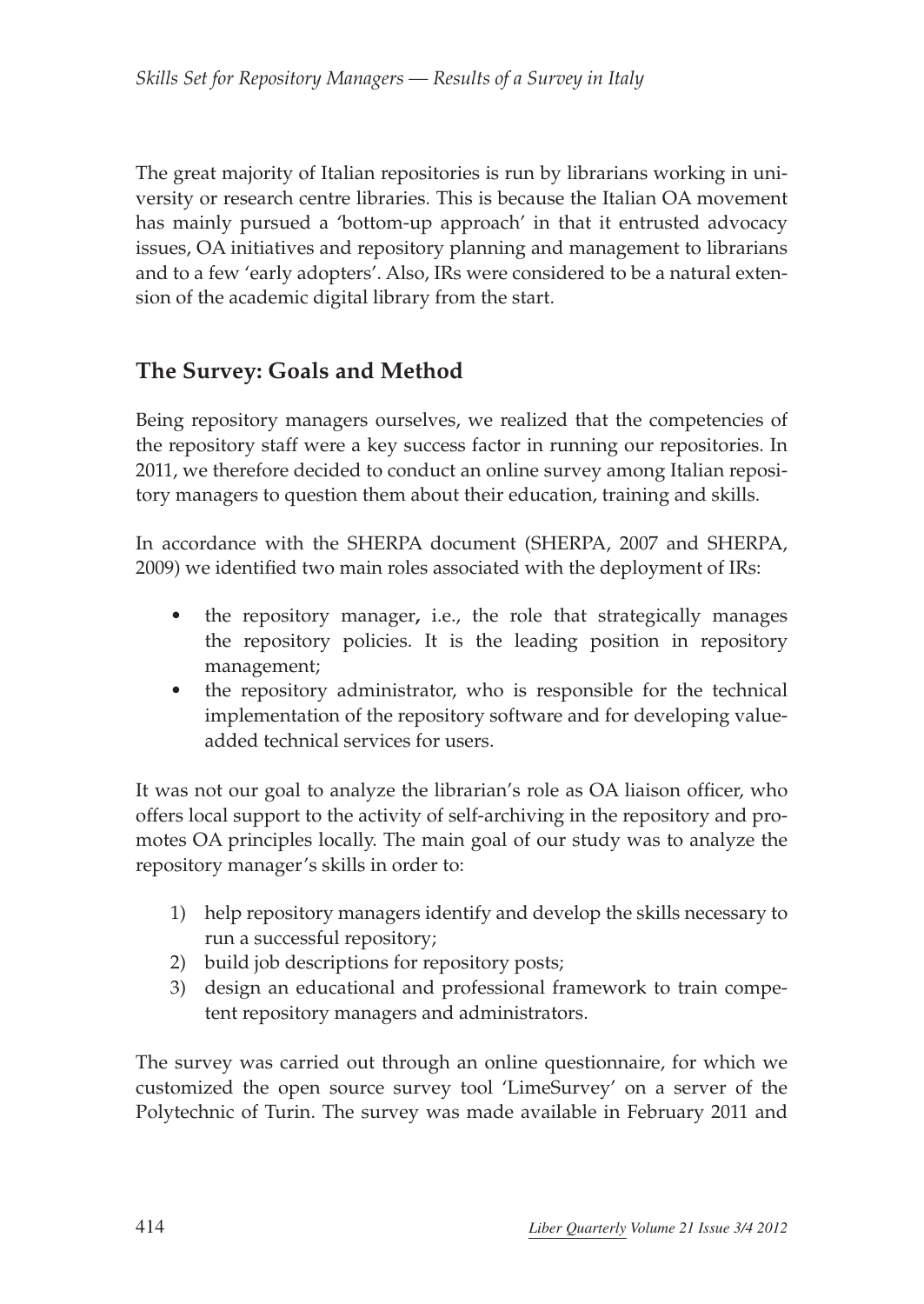promoted on three Italian discussion lists: two out of three lists are specifically dedicated to Open Access topics and themes: [oa-italia@openarchives.](mailto:oa-italia@openarchives.it) [it](mailto:oa-italia@openarchives.it) and [oa-crui@openarchives.it.](oa-crui@openarchives.it) The first list covers all OA issues and is open to anyone interested. The second is the discussion list of the Working Group on Open Access of the Conference of Italian University Rectors (CRUI). The third list is [AIB-CUR@LIST.CINECA.IT](mailto:AIB-CUR@LIST.CINECA.IT), the discussion list of Italian-speaking librarians.

By publicising the survey on three discussion lists we can assume that we succeeded in reaching out to the staff of all 60 repositories which were active in Italy at the time of the survey. As the total number of full survey responses was 33, we obtained a response rate of 55%.

The online questionnaire was divided in two sections (Table 1):

- Section A, composed of 17 questions in which we explored the educational background and the professional training of the repository managers.
- Section B, composed of 23 questions in which we focused on the skills that repository managers regard as most essential to run a repository.

*Table 1. Types of survey questions.*

| Open questions                   |    |
|----------------------------------|----|
| Closed questions                 | 36 |
| Total no. of questions Section A | 17 |
| Total no. of questions Section B | 23 |
| Total no. of questions           |    |

The 23 questions of Section B were organized in 5 subsections: Communication, Management,

Technical Issues, Intellectual Property Rights, Collection Development and Metadata. Each of the five sections related to specific types of skills involved in managing a repository. We asked the respondents to rate the answers on a 5-point Likert scale from  $1 = not$  important to  $5 = very$  important.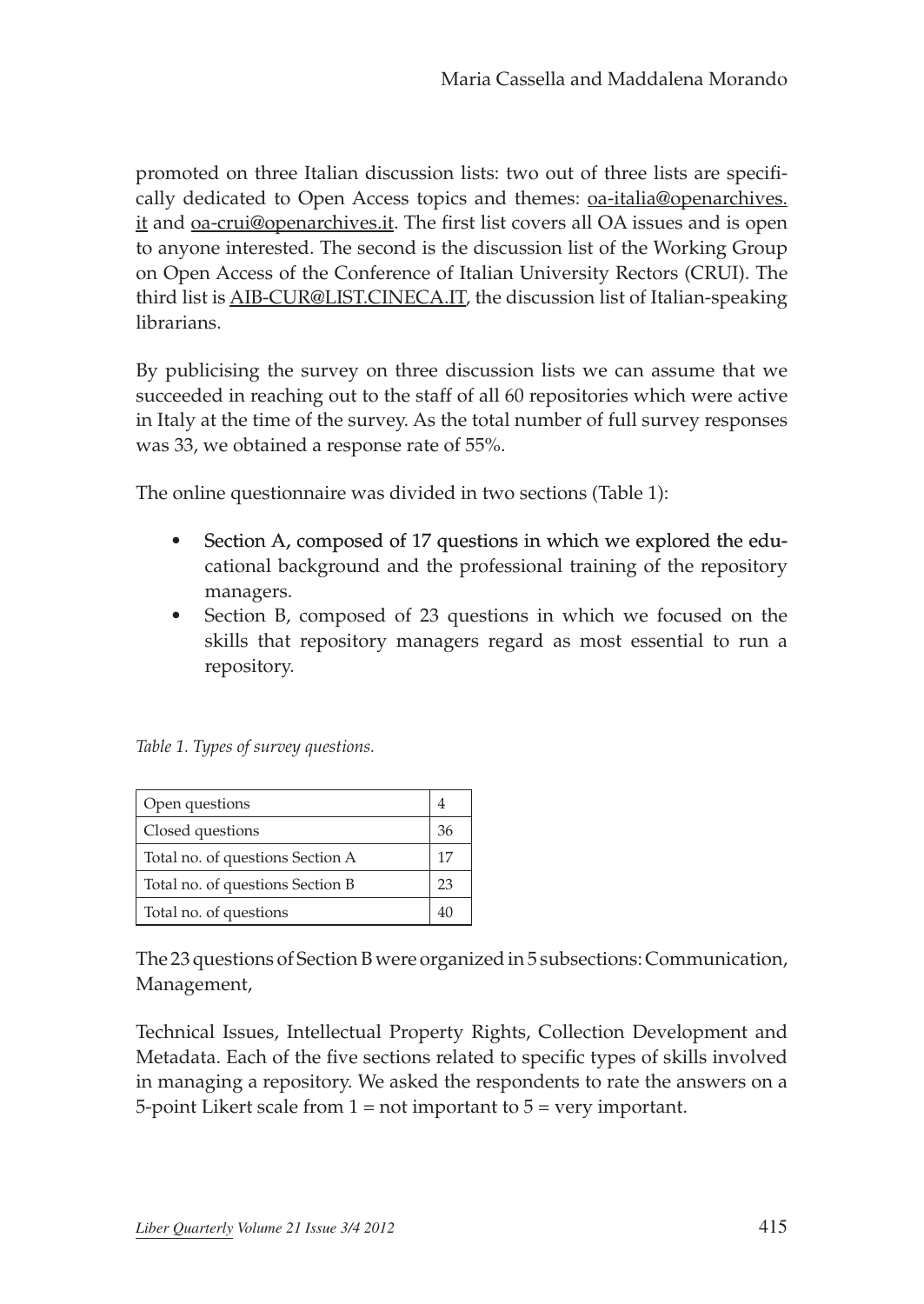# **Survey Results**

### **Section A**

64% of the respondents (21 responses) to the survey identified themselves as repository managers and only 9% indicated they were repository administrators (3 responses). 27% (9 responses) were both repository manager and repository administrator.

45% of the respondents had been working as repository manager for less than 3 years. Three years is a very short time indeed to consolidate a new professional role and to develop a recognized and respected profession. The context is also to be taken into account: in our experience small and mediumsized universities are more suitable environments for Open Access initiatives, because the relationship with internal decision makers and stakeholders is closer and more effective. Another factor contributes to the lack of professional recognition for repository management in Italy: the great majority of Italian repository managers  $(94\%$  of the respondents = 31 responses) works part-time, with an average of 8.3 hours per week spent on the repository. However, 39% indicated that they were supported by 2 part-time staff and 36% by 3 part-time staff.

The limited number of FTEs working in an institutional repository is indeed a critical issue in the Italian Open Access framework, especially since the 'Guidelines for institutional repositories' of the CRUI Working Group on Open Access recommend at least 1,5 FTE for the repository start-up phase and 2,5 FTE for ongoing operations (CRUI, 2009, p. 12). This is also a sign of rather limited political and institutional commitment to Open Access issues in Italy, although in 2007 74 out of 80 Italian Rectors signed the 'Messina Declaration' supporting the 'Berlin Declaration on Open Access to Knowledge in the Sciences and Humanities'.

67% of Italian repository managers/administrators have an academic degree, 30% have a master's. In 2006 Italian universities offered 45 first-level threeyear degrees (Bachelor's degree) and 23 two-year master degrees in Library and Information Sciences<sup>8</sup>. In Italy to date no academic curriculum covers the basic requirements of repository management; a specialized education on digital libraries, in general, can be acquired only in a few masters, i.e., the International Master in Digital Libraries Learning of the University of Parma.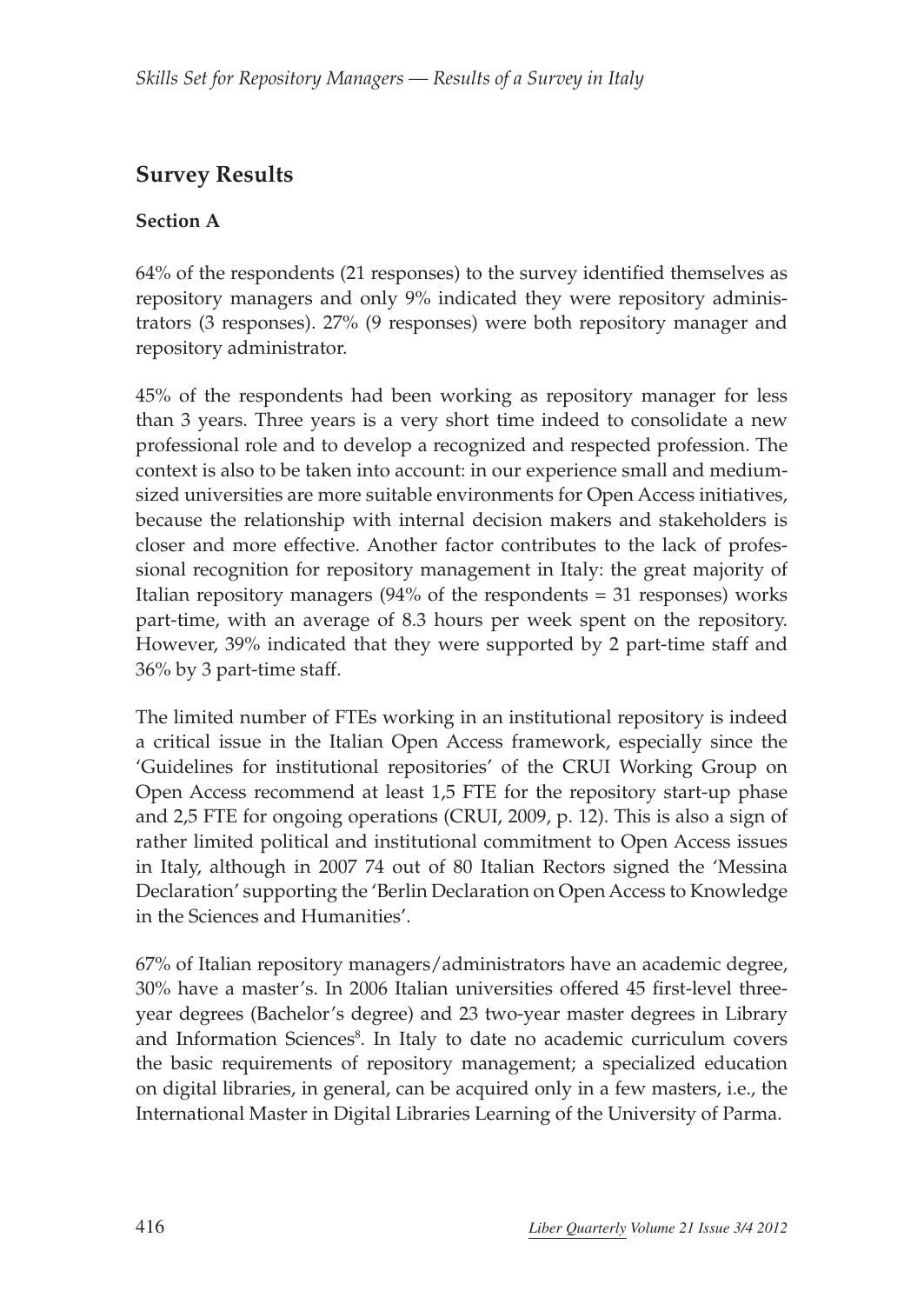As the Italian educational framework is unable to meet the very specific requirements of repository managers, professional training becomes extremely important to develop the skills needed to manage a repository. In our survey we asked the repository managers if they had attended any professional courses on IRs and how many professional courses on IRs or OA issues in general they had attended before setting up their repositories. 55% of respondents had received specific professional training before setting up the repository and 45% had completed from one to three courses, the main topics of the courses being Open Access and digital libraries in general, and, more specifically, institutional repositories, copyright issues, OAI architecture, research assessment, metadata, and digital preservation. In Italy professional training on IRs is mainly supplied by the two supercomputing consortia, CILEA and CASPUR.

In an emerging professional sector such as repository management, self-directed learning and self-training are also an essential part of the daily working practice. We therefore asked our colleagues how many hours per week they dedicate to keeping up to date by means of mailing lists, tutorials, personal readings (articles and reports), and so on. 55% of the respondents replied that they spend from 1 to 5 hours a week on self-directed learning. Open source software user communities also provide special support to repository managers and administrators. EPrints staff, for example, is supported by the 'EPrints wiki' and the 'Tech list'. 'EPrints Services' also provide an ongoing customised training for EPrints repository managers. If repository management is outsourced, the service provider also offers support and consultancy. In Italy both CILEA and CASPUR work as service providers for digital libraries.

#### **Section B**

Appendix A gives a detailed overview of the results in Section B. Below are some of the main findings:

#### *Communication*

In academic libraries communication skills are extremely relevant. They are 'an essential part of formal and informal liaisons with academics' (Horwood *et al*., 2004, p. 172). Survey findings show that the ability to communicate and promote the IR to faculty, research communities, and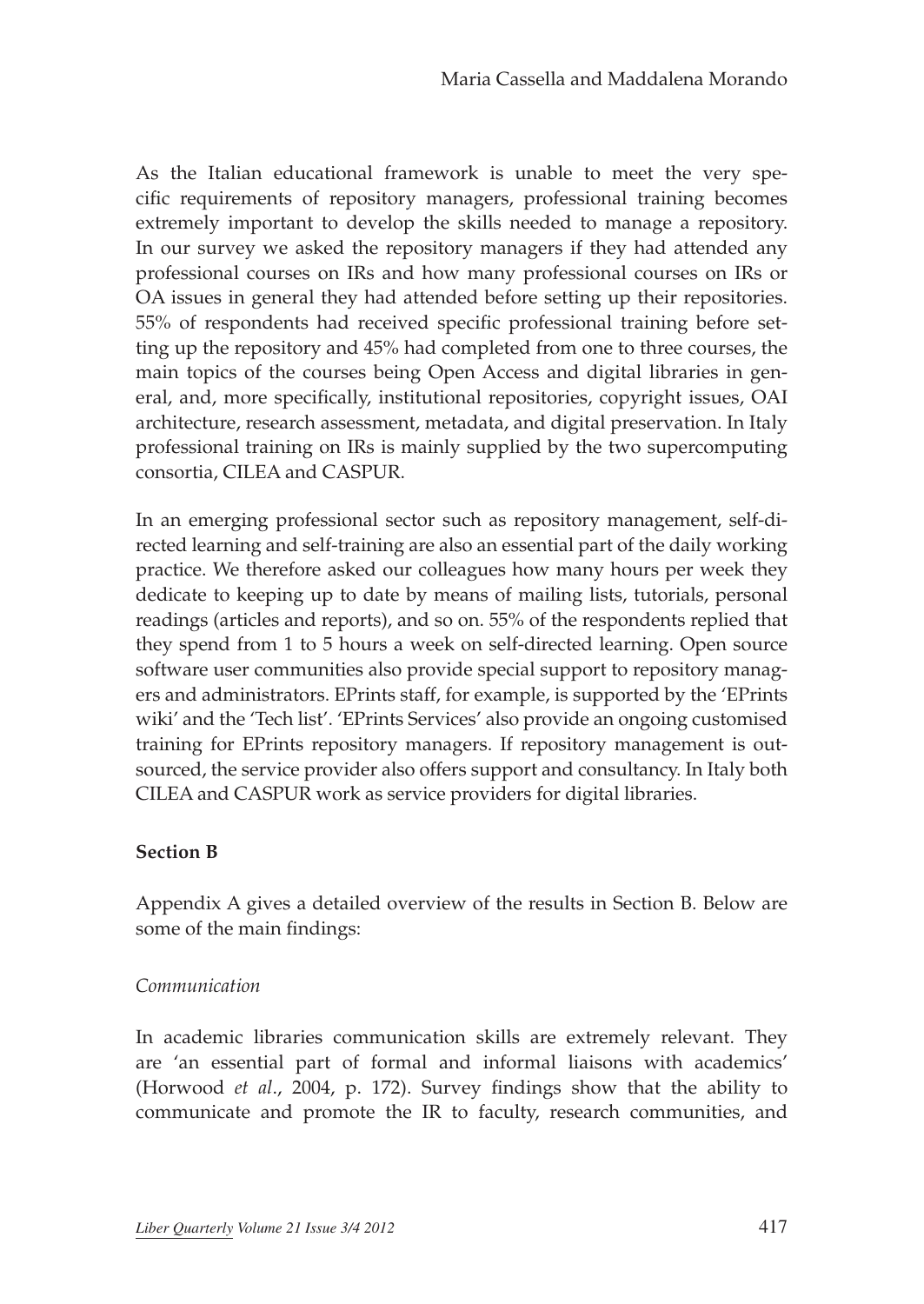administrative units (IT area, research area, legal units) and the ability to manage liaisons and to be able to communicate with internal leadership (rectors, provosts, deans and so on) are seen as by far the most relevant communication skills for a repository manager (55% rated the skills to advocate an IR to faculty, research communities and administrative units at 5; 52% rated the ability to promote it to the internal leadership at 5).

The ability to plan and support an institutional advocacy programme is also rated as very important by the respondents (36% rated this ability at 5, 27% at 4). Promoting the IR to external stakeholders is regarded less important (the ability was rated at 3 by 27%, at 4 by 15% and at 5 by 21%).

These results clearly demonstrate that:

- a) the main stakeholders of an institutional repository are the internal ones. External stakeholders (policy makers, professional communities, SMEs, funding agencies) should be taken into account as well as they can contribute to the repository's long-term sustainability,<sup>9</sup> but an IR is foremost 'a set of services' for the internal research communities;
- b) it is the main challenge for repository managers in Italy to raise internal stakeholders' awareness with regard to open access issues.

Therefore we suggest that repository managers should focus their attention on internal advocacy initiatives (i.e., training courses) and support services for internal communities (tutorials, help-desk, personal counselling) rather than investing in events primarily addressed at external stakeholders (workshops, conferences, and meetings).

#### *Management*

Familiarity with project management and planning repository activity workflow are rated at 5 by 52% and 42% of the respondents respectively. Highly rated is also the ability to manage human resources and team work (42% rating at 5); slightly less important are regarded both the skills to carry out qualitative surveys (39% rating at 4, 21% rating at 5) and to collect, harmonize, and validate data and statistics of the repository activities (36% rating at 4, 18% rating at 5). These results seem to suggest that repository managers evaluate the above-mentioned abilities important but slightly less pertinent to their professional profile. As a matter of fact qualitative studies are complex and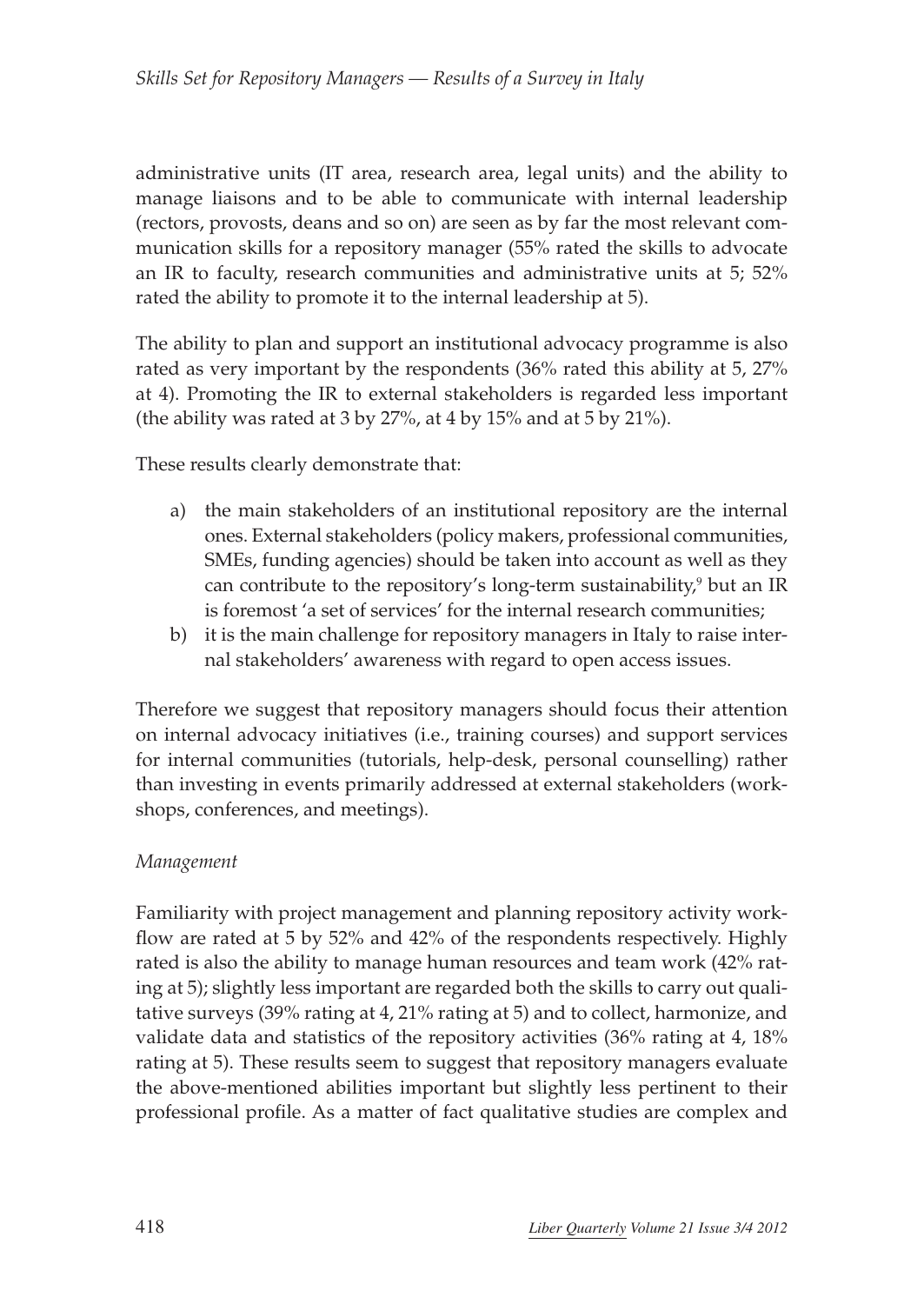time-consuming and should always be carried out by a multi-professional team, including librarians, statisticians, sociologists, anthropologists and so on. Statistics production and evaluation also require the collaboration of statisticians and IT units.

30% of respondents rated the ability to plan the repository budget at 3. This is a distinctive feature of the Italian academic context where the budget is mainly planned and managed by the central administrative units and fund raising is regarded a responsibility of institutional leadership.

Therefore fund raising is not recognized as a specific task of a repository manager (12% rated the ability to plan fund raising strategies at 5).

#### *Technical issues*

As far as the technical skills are concerned 33% of respondents rated the competencies with regard to interoperability standards and protocols (OAI-PMH, OAI-ORE, but also standards emerging from the research assessment context, i.e., CERIF) at 5,10 and 45%, 33% and 30% respectively rated the skills to customise the IR's web layout, to set up value-added services, and to implement digital preservation procedures at 4. The importance assigned by the respondents to the repository interface and design is not surprising. First of all repository managers are fully aware of the fact that the repository's branding is essential for both institutional and faculty commitment. Secondly librarians pay a lot of attention to customizing the repository interface as they traditionally collaborate with webmasters or are webmasters themselves.

Increasingly, librarians are also taking on responsibilities with regard to digital preservation. Since 2006 the library community has been involved in many digital preservation projects: CASPAR, PLANETS, the SHERPA Digital Preservation Project and more recently the KeepIt project (April 2009– September 2010) which aims to close the gap between the digital preservation community and people responsible for live repositories by focussing on two key areas: training for digital preservation of repository staff and development and implementation of preservation tools for repositories.

Not surprisingly, skills to deploy and manage repository software are rated at 3 by the majority of repository managers, as these are part of the repository administrator's profile.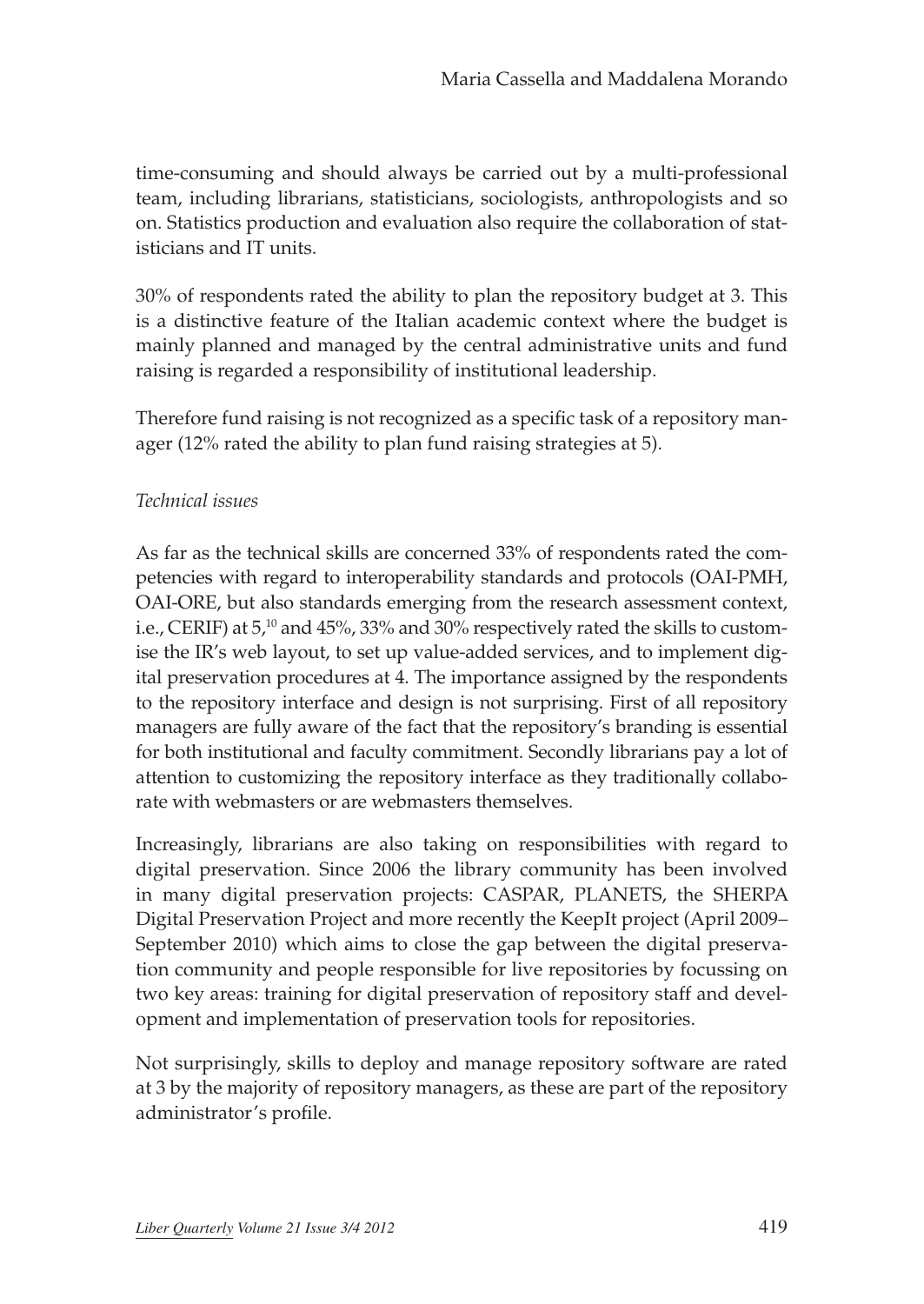### *Intellectual Property Rights*

Expertise with regard to intellectual property rights received a high rating. As a matter of fact, in the experience of repository managers, authors' lack of knowledge of copyright issues is becoming a major obstacle to masspopulating the repositories. $11\,58\%$  and 55% of respondents respectively rated the knowledge of copyright terms in the digital environment and the ability to negotiate Open Access clauses and self-archiving licenses with publishers at 5.

In Italy researchers have a very low level of awareness of copyright issues. To date, there is no database which collects Italian publishers' OA policies like SHERPA/RoMEO which covers mainly Anglo-American publishers<sup>12</sup>; many Italian publishers do not even have or declare a clear policy with regard to self-archiving in repositories. Therefore, repository managers' customised consultancy on legal issues with respect to self-archiving is a service highly appreciated by authors.

As the use of digital technology has raised the complexity level of copyright issues, librarians have a role to play to broaden the perspective of academic staff on IPR issues (Horwood *et al*., 2004, p. 173). Therefore, we can expect the emergence of another professional position in the Open Access context, i.e., the role of expert on copyright terms in the OA environment.

### *Collection development and metadata*

52% of the respondents rated at 5 expertise on planning and developing repository collections (what kind of materials can be deposited in the repository: only peer-reviewed articles or every type of institutional research output? Should the repository include only digital-born materials or digitized collections as well? Should it include multimedia materials? Should it include educational objects?).

Knowledge and expertise on metadata sets (Dublin Core, MARC, METS, LOM, PREMIS and so on) was also rated at 5 by the 48% of respondents.

Both collection development skills (selection of content, planning and negotiation of content priorities, evaluation of the performance of the repository collection, management of preservation issues) and the skills to develop and use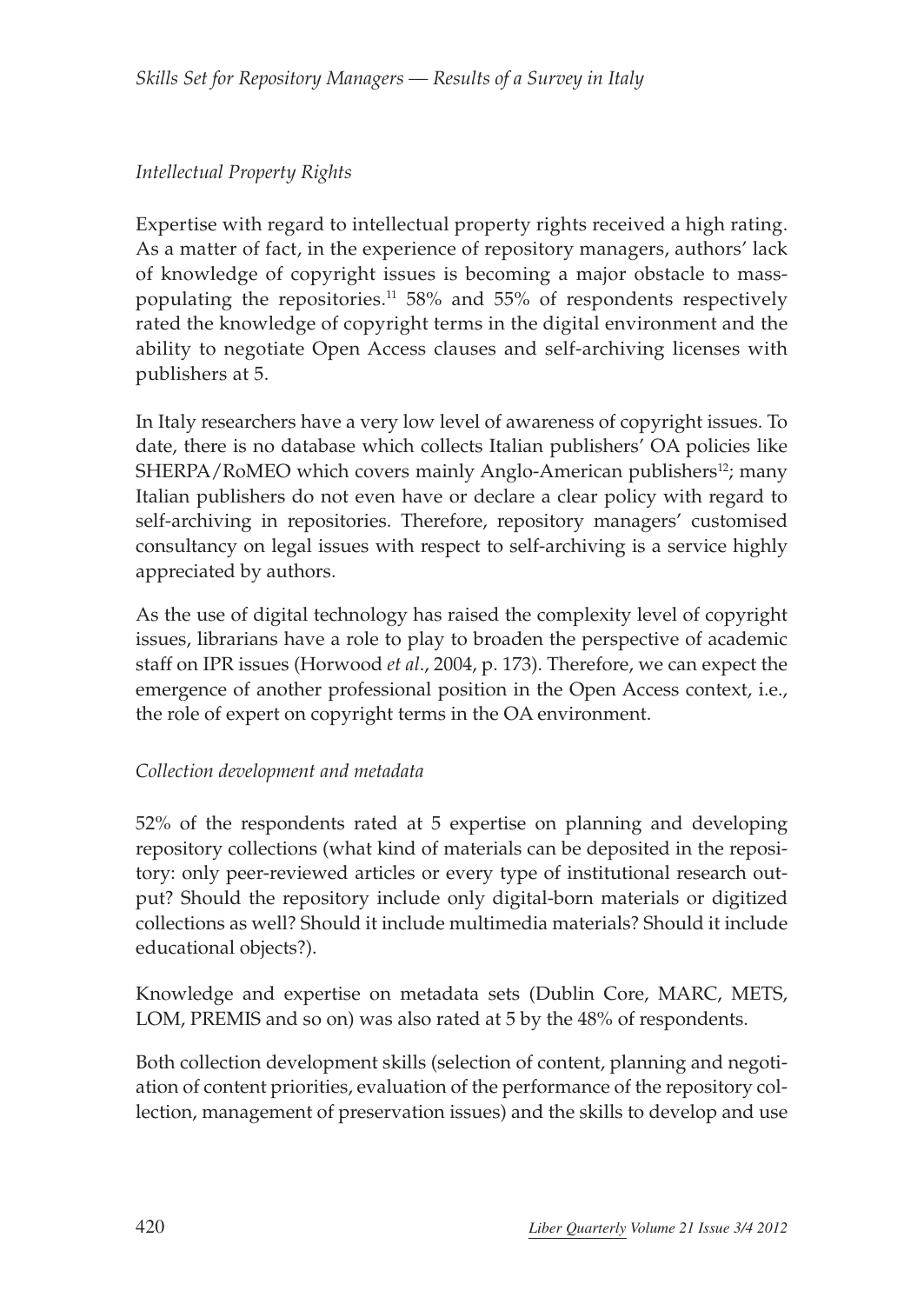metadata schema are strategic abilities for successful repository managers. They are traditional aspects of librarianship and are included in the Library and Information Sciences curricula, but they have acquired new meaning in the digital era because of the importance of metadata quality in digital repositories.13 As a matter of fact the accuracy, completeness and consistency of metadata improve the interoperability among repositories and help build an effective digital infrastructure for knowledge dissemination (Park, 2009).

### **Conclusions**

Institutional repositories can still be regarded a relatively recent responsibility of digital libraries, but they are beginning to play a significant role in the transformation of the scholarly communication system. Highly professional staff will be required to support the further development and deployment of the repositories.

Our survey findings show that the repository manager's role is the most important role in repository management in Italy. The position is very complex in that it requires cross-functional and highly specialised competencies.

Italian repository managers' rate their required competencies as follows:

- at the top are communication skills, i.e., the ability to promote the repository and to communicate with academic leadership, faculty, research communities and administrative units; and the ability to manage copyright issues;
- collection development and metadata expertise are also regarded as extremely important, but slightly less than the former, because these are abilities librarians are trained for traditionally;
- familiarity with project management, team work and planning repository activity workflow are also highly rated;
- technical skills are important but mainly in relation to interoperability standards and protocols.

In Italy academic curricula are ill-suited to meet repository managers' educational needs and requirements. They should be expanded to include communication, project management, and team work skills and to pay much more attention to copyright issues. Technical skills related to the OA digital environment should also be developed.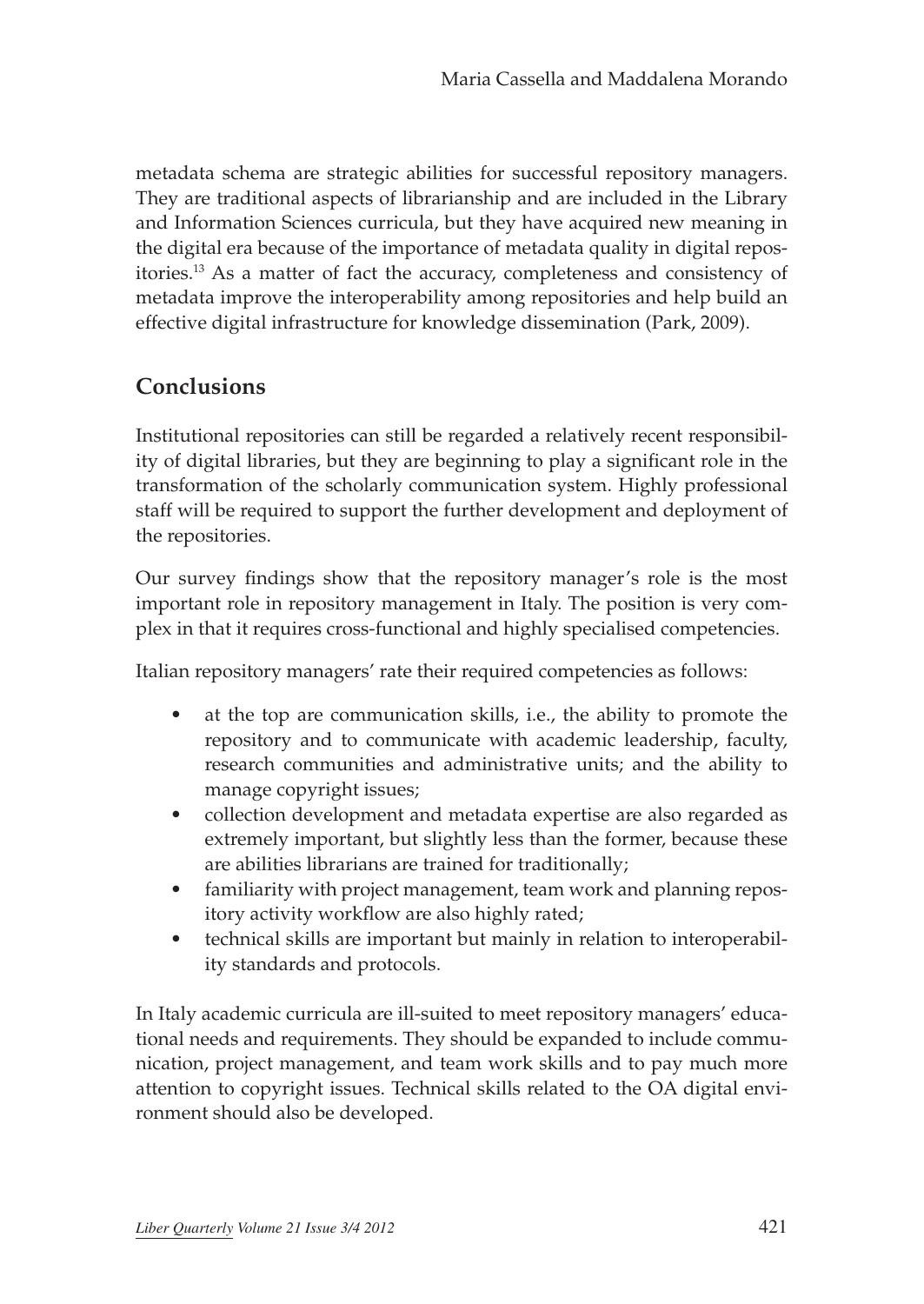Professional training is also a critical issue in Italy because there are only two organizations which organize specific courses for repository managers, i.e., the two supercomputing consortia CASPUR and CILEA. As a consequence, self-directed learning and self-training play a major role in repository managers' daily activity.

The high rate of repository managers which declare that they work part-time in the institutional repository (94%) is a clear sign that repository management has to date not acquired a recognized professional status in Italy. As a matter of fact only two universities (University of Turin, Polytechnic of Turin) have assigned a definite position to the Open Access project manager; repository managers have no independent recognized role.

This situation is seriously hampering repository development in Italy. Further studies, international exchanges, identification of best practices, and projects in education and professional training for repository management across Europe and worldwide will be crucial to develop an appropriate educational and professional framework for repository management in Italy.<sup>14</sup>

# **Appendix A: Questionnaire Section B: Results**

| <b>Abilities</b>                                                                                                                                                    | 1                   | 2   | 3   | $\overline{\mathbf{4}}$ | 5   |
|---------------------------------------------------------------------------------------------------------------------------------------------------------------------|---------------------|-----|-----|-------------------------|-----|
| Abilities to communicate and promote the IR to faculty,<br>research communities and administrative units (IT area,<br>research area, legal units)                   | 12%                 | 6%  | 9%  | 18%                     | 55% |
| Abilities to manage liaisons and to communicate with<br>institutional leadership (rectors, provosts, deans)                                                         | 9%                  | 9%  | 15% | 15%                     | 52% |
| Abilities to communicate with and promote IR to external<br>stakeholders (policy makers, enterprises, professional<br>communities, funding agencies)                | 18%                 | 18% | 27% | 15%                     | 21% |
| Abilities to plan and develop an institutional advocacy<br>programme in order to support IR activities                                                              | 12<br>$\frac{0}{0}$ | 12% | 12% | 27%                     | 36% |
| Abilities to organize and handle promotional workshops,<br>conferences, and meetings                                                                                | 9%                  | 15% | 15% | 36%                     | 24% |
| Abilities to organize and handle training sessions, to prepare<br>tutorials, to activate help-desk services to support IR<br>management and self-archiving practice | 9%                  | 6%  | 15% | 24%                     | 45% |

#### 1. Communication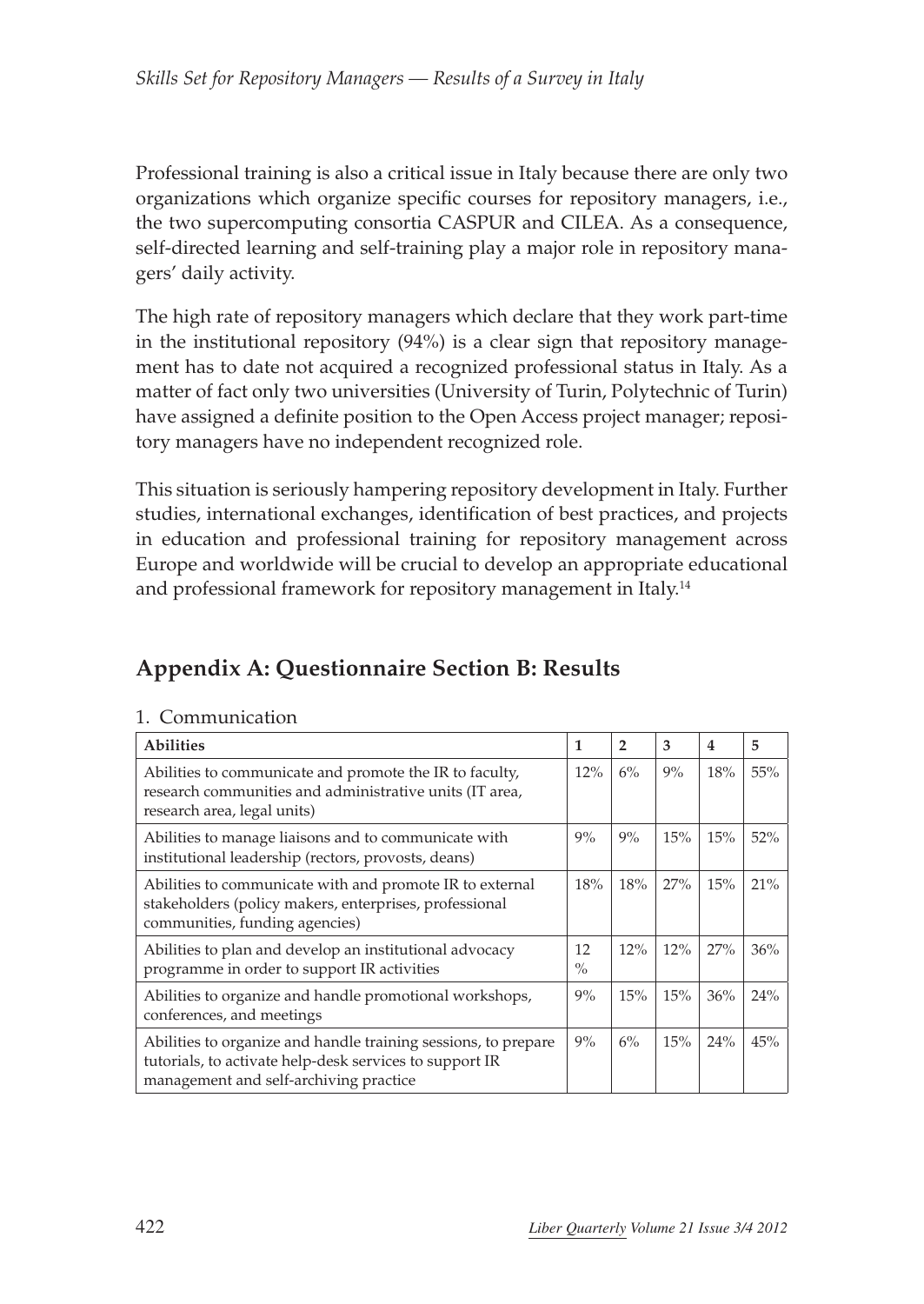### 2. Management

| <b>Abilities</b>                                                                                | 1     | $\overline{2}$ | 3   | $\overline{4}$ | 5   |
|-------------------------------------------------------------------------------------------------|-------|----------------|-----|----------------|-----|
| Project management abilities                                                                    | 6%    | 3%             | 18% | 21%            | 52% |
| Abilities to plan repository activity workflow                                                  | 6%    | 3%             | 18% | 21%            | 42% |
| Abilities to coordinate and manage human resources and<br>team work                             | 6%    | 6%             | 15% | 30%            | 42% |
| Abilities to plan a budget                                                                      | 6%    | 21%            | 30% | 24%            | 18% |
| Abilities to plan fund-raising strategies                                                       | 15%   | 15%            | 42% | 15%            | 12% |
| Abilities to collect, harmonize and validate data and statistics<br>about repository activities | $6\%$ | 12%            | 27% | 36%            | 18% |
| Abilities to plan and carry out qualitative surveys and to<br>evaluate findings                 | 12%   | 6%             | 21% | 39%            | 21% |

### 3. Technical aspects

| <b>Abilities</b>                                                                                                                         | 1     | $\overline{2}$ | 3   | $\overline{4}$ | 5   |
|------------------------------------------------------------------------------------------------------------------------------------------|-------|----------------|-----|----------------|-----|
| Abilities to deploy and manage IR software                                                                                               | 12%   | 6%             | 33% | 21%            | 27% |
| Abilities to implement interoperability standards and<br>protocols (OAI-PMH, OAI-ORE, CERIF)                                             | 9%    | 6%             | 24% | 27%            | 33% |
| Abilities to customize IR web pages (layout, design)                                                                                     | 6%    | 6%             | 30% | 45%            | 12% |
| Abilities to develop value-added services and facilities<br>(download statistics, citation index, rankings, bibliographies<br>and so on) | $9\%$ | 15%            | 21% | 30%            | 24% |
| Abilities to develop web 2.0 functionalities and tools (alerts,<br>RSS, wikis, blogs and so on)                                          | 9%    | 12%            | 36% | 33%            | 9%  |
| Abilities to implement digital preservation procedures                                                                                   | 9%    | 12%            | 21% | 33%            | 24% |

### 4. Intellectual property rights

| <b>Abilities</b>                                                                          |       |                 |              |      |
|-------------------------------------------------------------------------------------------|-------|-----------------|--------------|------|
| Abilities to manage intellectual property rights issues in the<br>digital environment     | $6\%$ | $\frac{3\%}{2}$ | $15\%$   18% | .58% |
| Abilities to negotiate Open Access clauses and self-archiving<br>licenses with publishers | $9\%$ | $12\%$          | $12\%$ 12\%  | 55%  |

### 5. Collection development and metadata

| <b>Abilities</b>                                                  |    |    |        |        |     |
|-------------------------------------------------------------------|----|----|--------|--------|-----|
| Abilities to plan and develop the repository collection           | 3% | 3% | 6%     | 36%    | 52% |
| Abilities to select and use metadata sets (Dublin Core, MARC, 16% |    | 3% | $12\%$ | $30\%$ | 48% |
| METS, LOM, PREMIS and so on)                                      |    |    |        |        |     |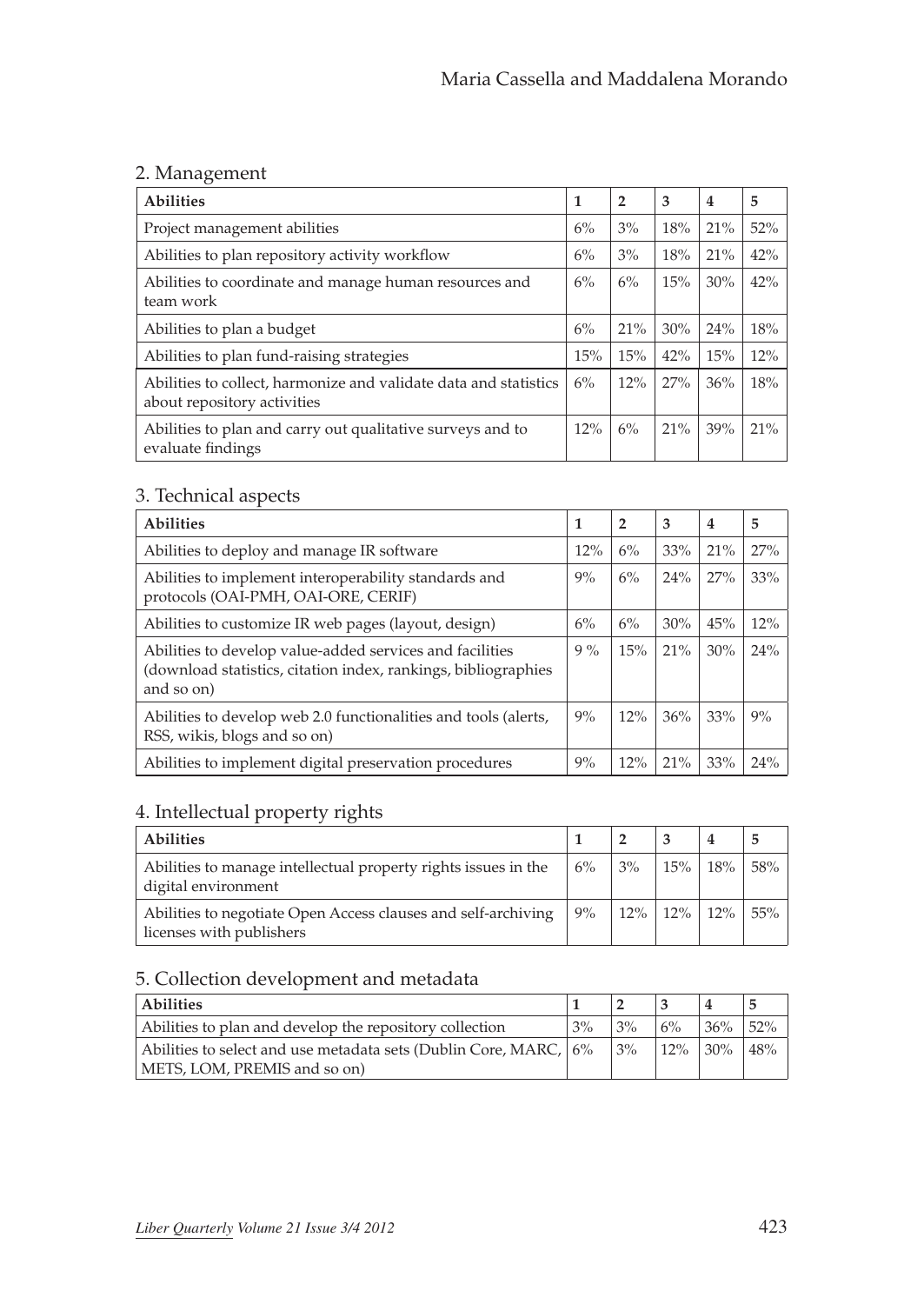# **References**

*All URLs were last accessed on the 21th of June 2011.*

Allard, Suzie, Thura R. Mack, Melanie Feltner-Reichert (2005): 'The librarian's role in institutional repositories: a content analysis of the literature'. *Reference services review*, 33(3), pp. 325–336.

Bailey, Charles W., Karen Coombs, Jill Emery, Anne Mitchell, Chris Morris, Spencer Simons, and Robert Wright (2006): *SPEC Kit 292 Institutional Repositories*, Washington, DC:. Association of Research Libraries, [http://works.bepress.com/](http://works.bepress.com/ir_research/2/) [ir\\_research/2/.](http://works.bepress.com/ir_research/2/)

Cassella, Maria (2009): 'L'Open Access in Italia: conquiste recenti, sviluppi futuri'. In *Rapporto sulle biblioteche italiane 2007–2008*, a cura di Vittorio Ponzani; direzione scientifica di Giovanni Solimine, Roma: AIB, pp. 90–99.

Corral, Sheila (2010): 'Educating the academic librarian as a blended professional: a review and case study'. In *Academic Librarian 2 : Singing in the Rain, ALSR 2010, Conference towards Future Possibilities*, conference proceedings, Hong Kong, 11–12 March 2010, session 1A, pp. 1–24, [http://repository.lib.polyu.edu.hk/jspui/](http://repository.lib.polyu.edu.hk/jspui/bitstream/10397/1731/1/Session1A_Corrall.pdf) [bitstream/10397/1731/1/Session1A\\_Corrall.pdf.](http://repository.lib.polyu.edu.hk/jspui/bitstream/10397/1731/1/Session1A_Corrall.pdf)

CRUI (2009): Working Group on Open Access, *Guidelines for institutional repositories*, Rome, April, [http://www.crui.it/HomePage.aspx?ref=1781.](http://www.crui.it/HomePage.aspx?ref=1781)

Gargiulo, Paola and Maria Cassella (2010): 'Open Access in Italy'. In *OA report in Southern Europe,* edited by Lluís Anglada, Ernest Abadal, Madrid: FECYT, [http://hdl.](http://hdl.handle.net/10760/15140) [handle.net/10760/15140.](http://hdl.handle.net/10760/15140)

Genoni, Paul (2004): 'Content in institutional repositories: a collection management issue'. *Library management*, 25(6/7), pp. 300–306, [http://espace.library.curtin.edu.](http://espace.library.curtin.edu.au/R?func=dbin-jump-full&local_base=gen01-era02&object_id=19655) [au/R?func=dbin-jump-full&local\\_base=gen01-era02&object\\_id=19655](http://espace.library.curtin.edu.au/R?func=dbin-jump-full&local_base=gen01-era02&object_id=19655).

Graaf, Maurits van der (2009): *The European Repository Landscape 2008. Inventory of Digital Repositories for research output,* Amsterdam University Press.

Horwood, Lynne, Shirley Sullivan, Eve Young, Jane Garner (2004): 'OAI compliant institutional repositories and the role of library staff'. *Library Management*, 25(4/5), pp. 170–176.

JISC (2009): Recruitment Toolkit for JISC digital repository Projects, by Brunton Consultancy Limited, March, [http://www.jisc.ac.uk/whatwedo/themes/](http://www.jisc.ac.uk/whatwedo/themes/informationenvironment/recruitment.aspx) [informationenvironment/recruitment.aspx](http://www.jisc.ac.uk/whatwedo/themes/informationenvironment/recruitment.aspx).

Kennan, Mary Ann and Danny A. Kingsley (2009): 'The state of the nation: a snapshot of Australian institutional repositories'. *First Monday*, 14(2), 2 February, [http://](http://firstmonday.org/htbin/cgiwrap/bin/ojs/index.php/fm/article/view/2282/2092) [firstmonday.org/htbin/cgiwrap/bin/ojs/index.php/fm/article/view/2282/2092.](http://firstmonday.org/htbin/cgiwrap/bin/ojs/index.php/fm/article/view/2282/2092)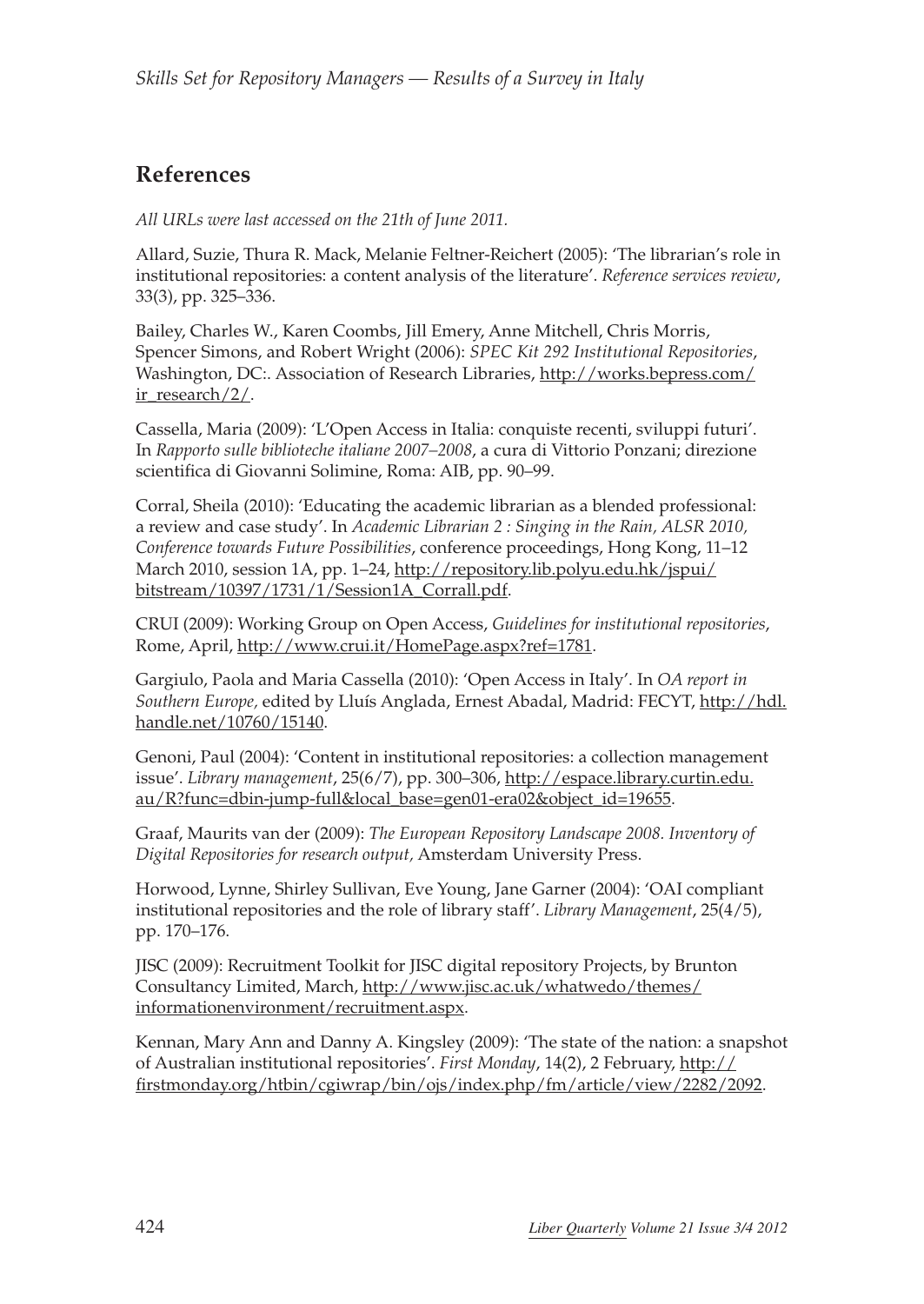Laakso, Mikael, Patrik Welling, Helena Bukvova, Linus Nyman, Bo-Christer Bjoerk (2011): 'The development of Open Access journal publishing from 1993 to 2009'. *PloS ONE*, 11(6), [http://www.plosone.org/article/info:doi/10.1371/journal.](http://www.plosone.org/article/info:doi/10.1371/journal.pone.0020961) [pone.0020961](http://www.plosone.org/article/info:doi/10.1371/journal.pone.0020961).

Lynch, Clifford (2003): 'Institutional repositories: essential infrastructure for scholarship in the digital age'. *ARL: a bimontly report*, 226, [http://www.arl.org/](http://www.arl.org/resources/pubs/br/br226/br226ir.shtml) [resources/pubs/br/br226/br226ir.shtml.](http://www.arl.org/resources/pubs/br/br226/br226ir.shtml)

Markey, Karen, Soo Young Rieh, Beth St. Jean, Jihyun Kim, and Elizabeth Yakel (2007): [Census of Institutional Repositories in the United States: MIRACLE](http://www.clir.org/pubs/abstract/pub140abst.html)  [Project Research Findings](http://www.clir.org/pubs/abstract/pub140abst.html)*,* February, [http://www.clir.org/pubs/reports/reports.](http://www.clir.org/pubs/reports/reports.html) [html](http://www.clir.org/pubs/reports/reports.html).

Miconi, Maria Teresa (2010): 'L'Open Access in Italia: progressi e prospettive'. In *Rapporto sulle biblioteche italiane 2009–2010*, a cura di Vittorio Ponzani, direzione scientifica di Giovanni Solimine, Roma: AIB, pp. 149–158.

Ottaviani, Jim, Carolyn Hank (2009): 'Topic 2: libraries should lead the institutional repository initiative and development at their institutions'. *Bulletin of the American Society for Information Science and Technology*, 35(4), pp. 17–21.

Park, Jung-Ran (2009): 'Metadata quality in digital repositories: a survey of current state of art'*. Cataloging & classification quaterly*, 47(3/4), pp. 213–228.

Rieger, Oya E. (2008): 'Opening up institutional repositories: social construction of innovation in scholarly communication', *The Journal of electronic publishing*, 11(3), http://quod.lib.umich.edu/cgi/t/text/text-idx?c=jep;view=text;rgn=main;idno=333 6451.0011.301.

SHERPA (2007): Repository staff and skills set, August, [http://www.sherpa.ac.uk/](http://www.sherpa.ac.uk/news/Aug2007-01) [news/Aug2](http://www.sherpa.ac.uk/news/Aug2007-01)007–01.

SHERPA (2009): Institutional repositories: staff and skills set, revision August 2009, [http://www.sherpa.ac.uk/documents/Staff\\_and\\_Skills\\_Set\\_2009.pdf](http://www.sherpa.ac.uk/documents/Staff_and_Skills_Set_2009.pdf).

Swan, Alma (2008): *Study on the availability of UK academic 'grey literature' to UK SMEs: report to the JISC Scholarly Communications Group*. JISC, [http://eprints.ecs.soton.](http://eprints.ecs.soton.ac.uk/17667/) [ac.uk/17667/](http://eprints.ecs.soton.ac.uk/17667/).

Swan, Alma (2011): 'Institutional repositories - now and next'. In *University Libraries and Digital Learning Environments* , edited by Penny Dale, Jill Beard and Matt Holland, Ashgate Publishing,<http://eprints.ecs.soton.ac.uk/21471/>.

Walters, Tyler O. (2007): 'Reinventing the library: how repositories are causing librarians to rethink their professional roles'. *Portal: Libraries and the Academy*, 7(2), [http://muse.](http://muse.jhu.edu/journals/portal_libraries_and_the_academy/v007/7.2walters.html) [jhu.edu/journals/portal\\_libraries\\_and\\_the\\_academy/v007/7.2walters.html.](http://muse.jhu.edu/journals/portal_libraries_and_the_academy/v007/7.2walters.html)

Wickham, Jackie (2010): 'Repository management: an emerging profession in the information sector'. (conference paper), London, Online information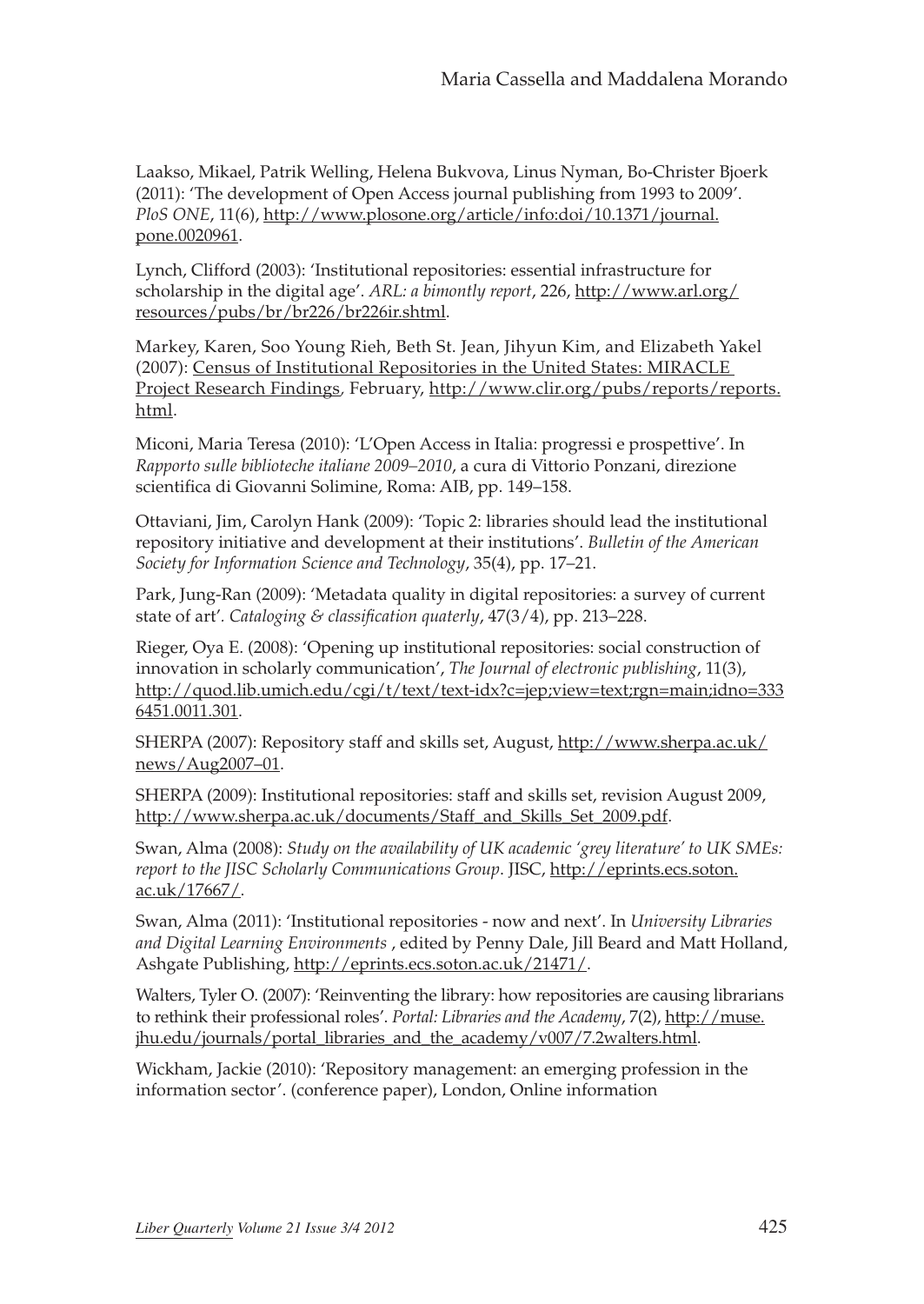meeting, 1–2 December, [http://www.online-information.co.uk/online2010/files/](http://www.online-information.co.uk/online2010/files/conferencing/50/Wickham, Jacqueline.pdf) [conferencing/50/Wickham,%20Jacqueline.pdf.](http://www.online-information.co.uk/online2010/files/conferencing/50/Wickham, Jacqueline.pdf)

Zhong, Cantao and Meng Wan (2010): 'Exploratory study of quality control mechamism for academic papers in the Internet era: a case study of Sciencepaper Online in China'. In *Publishing in the networked world: transforming the nature of communications: proceedings of the 14th International conference on electronic publishing*, 16–18 June, Helsinki (Finland), edited by Turid Hedlund and Yasar Tonta, pp. 430–436, [https://helda.helsinki.fi/bitstream/handle/10227/599/32zhong\\_wan.](https://helda.helsinki.fi/bitstream/handle/10227/599/32zhong_wan.pdf?sequence=41) [pdf?sequence=41.](https://helda.helsinki.fi/bitstream/handle/10227/599/32zhong_wan.pdf?sequence=41)

### **Websites Referred to in the Text**

Berlin Declaration on Open Access to knowledge in the Sciences and Humanities, [http://www.zim.mpg.de/openaccess-berlin/berlin\\_declaration.pdf](http://www.zim.mpg.de/openaccess-berlin/berlin_declaration.pdf).

CASPUR, [http://www.caspur.it/.](http://www.caspur.it/)

CILEA, [http://www.cilea.it/.](http://www.cilea.it/)

DigCurV, http://www.digcur-education.org/eng/News/DigCurV-project-launch.

Dulcinea,<http://www.accesoabierto.net/dulcinea/default.php?contenido=acerca>.

EPrints Services <http://www.eprints.org/services/>.

EPrints Tech list, [http://www.eprints.org/tech.php/.](http://www.eprints.org/tech.php/)

EPrints Wiki, [http://wiki.eprints.org/w/Main\\_Page.](http://wiki.eprints.org/w/Main_Page)

Huddersfield Open Access Publishing (HOAP) Project http://www.jisc.ac.uk/ whatwedo/programmes/inf11/inf11scholcomm/hoap.aspx.

KeepIt, [http://preservation.eprints.org/keepit/.](http://preservation.eprints.org/keepit/)

OAK Law Project,<http://www.oaklaw.qut.edu.au/about>.

OpenDOAR, http://www.opendoar.org/.

UKCoRR, http://www.ukcorr.org/index.php.

### **Notes**

<sup>1</sup> There are indeed huge differences among scholarly communities in the level of acceptance of the Open Access principles. Some communities, such as the physicists,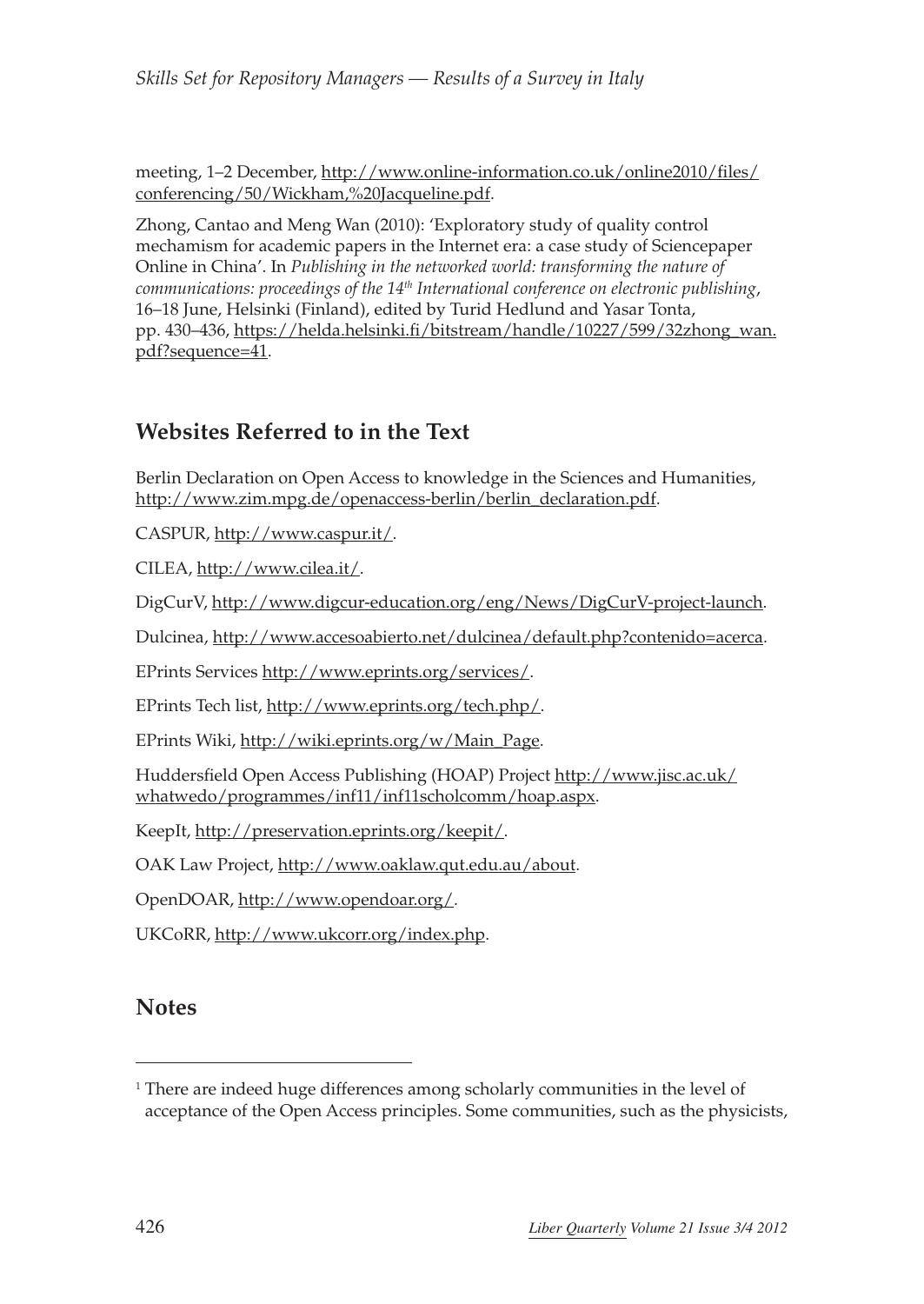have pioneered the OA movement, while others, such as humanists, are slower in gaining awareness of the OA principles and advantages.

For the growth of OA journal publishing from 1993 to 2009 see Mikael Laakso *et al*. (Mikael Laakso *et al*., 2011). The authors estimate an average annual growth rate of 18% for the number of journals and of 30% for the number of articles; for the growth of institutional repositories internationally, see Alma Swan (Alma Swan, 2011). Swan calculates an increase of more than one repository for each working day in the last three years worldwide.

- <sup>2</sup> Some repositories indeed are beginning to be also used as publishing platforms. See for example the JISC's **Huddersfield Open Access Publishing (HOAP) Project.** With regard to e-journals PLoSONE, the leading PLoS journal, can be regarded both as a scientific peer-reviewed journal and a repository of articles.
- <sup>3</sup> 'Overlay journals' are an example of how the Green and the Gold Road converge. An overlay journal is a journal which publishes articles selected from the repositories' content. An interesting case of a 'hybrid repository' is Sciencepaper Online (SPO), a Chinese repository which adopts a five-level mechanism to assess the quality of the papers deposited. On SPO see (Cantao Zhong, Meng Wan, 2010).
- <sup>4</sup> In our experience departmental repositories are often successful as they are rooted in the daily researchers' community workflow.
- <sup>5</sup> A possible reason for this delay in focusing on professional roles and skills of repository staff is the fact that to some extent repositories can be still regarded as an emerging concept and component of digital libraries.
- <sup>6</sup> See the graph on the growth of the OpenDOAR database for Italy. At the end of 2007, 27 repositories had been implemented in Italy.
- <sup>7</sup> The National Research Centre covers 107 institutes all over Italy. It maintains a centralised archive, PUMA, while the institutes manage their own local repositories.
- <sup>8</sup> Source: Italian Libraries Association (AIB)
- <sup>9</sup> Policy makers, SMEs, and funding agencies are often funders of OA projects and initiatives. However they also may have a practical interest in accessing to research outputs. Alma Swan (Swan, 2008), for example, provides evidence to the fact that grey literature, mainly usage reports, survey results, statistics, theses, and datasets deposited in a repository, is a 'treasure chest' for SMEs and professional communities.
- <sup>10</sup> CERIF is the data model which enables information exchange between CRIS systems. As of 2002 CERIF is developed by EuroCRIS.
- <sup>11</sup> Academic authors are rarely aware of the possibility of self-archiving. They are often surprised to learn that it is possible to modify the licensing clauses or to make use of alternative models in publisher contracts. The Science Commons/SPARC